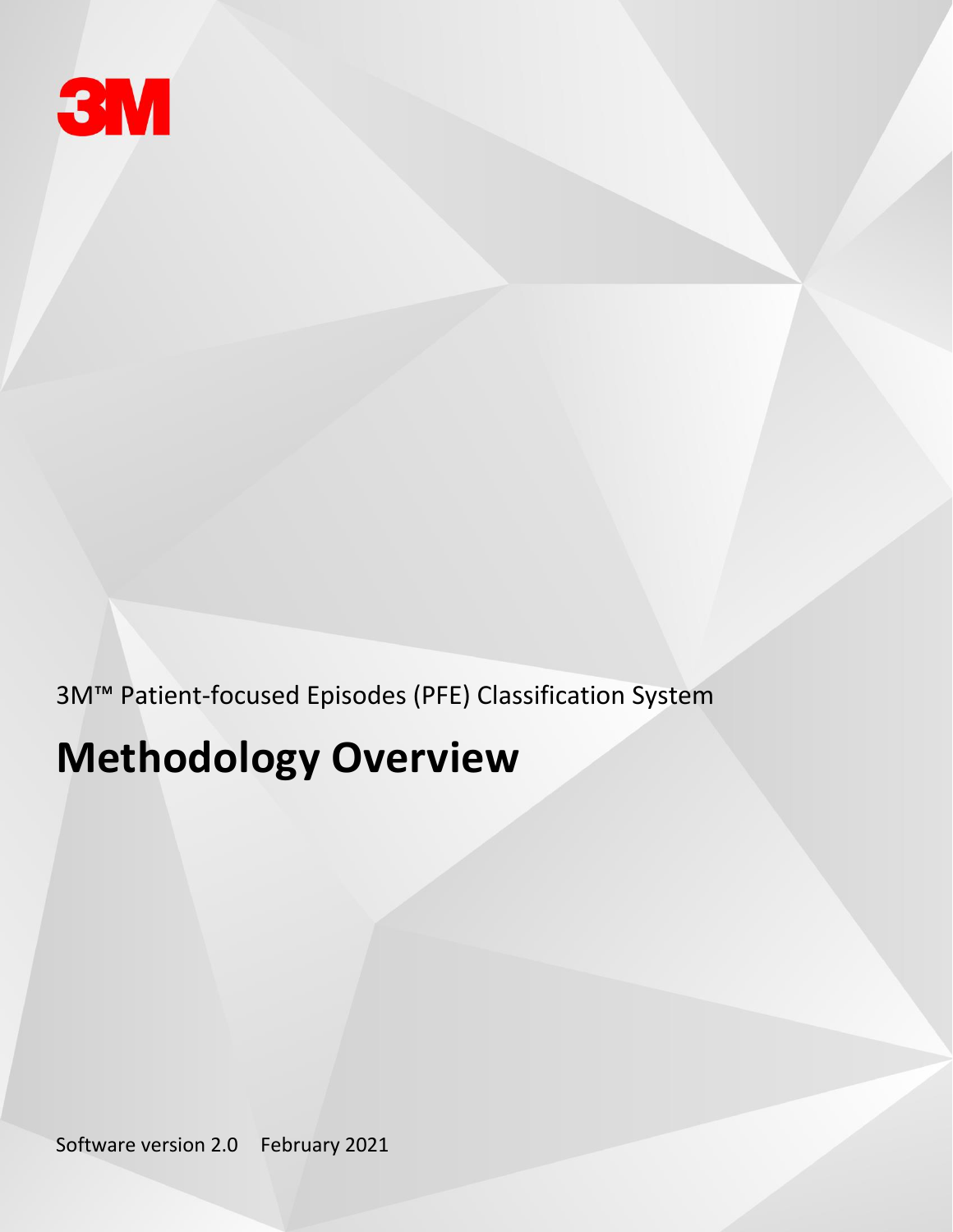#### Copyright © 2012–2021, 3M. All rights reserved. GRP-304 Revised on February 2021

**\_\_\_\_\_\_\_\_\_\_\_\_\_\_\_\_\_\_\_\_\_\_\_\_\_\_\_\_\_\_\_\_\_\_\_\_\_\_\_\_\_\_\_\_\_\_\_\_\_\_\_\_\_\_\_\_\_\_\_\_\_\_\_\_\_\_\_\_\_\_\_\_**

**\_\_\_\_\_\_\_\_\_\_\_\_\_\_\_\_\_\_\_\_\_\_\_\_\_\_\_\_\_\_\_\_\_\_\_\_\_\_\_\_\_\_\_\_\_\_\_\_\_\_\_\_\_\_\_\_\_\_\_\_\_\_\_\_\_\_\_\_\_\_\_\_**

**\_\_\_\_\_\_\_\_\_\_\_\_\_\_\_\_\_\_\_\_\_\_\_\_\_\_\_\_\_\_\_\_\_\_\_\_\_\_\_\_\_\_\_\_\_\_\_\_\_\_\_\_\_\_\_\_\_\_\_\_\_\_\_\_\_\_\_\_\_\_\_\_\_**

**\_\_\_\_\_\_\_\_\_\_\_\_\_\_\_\_\_\_\_\_\_\_\_\_\_\_\_\_\_\_\_\_\_\_\_\_\_\_\_\_\_\_\_\_\_\_\_\_\_\_\_\_\_\_\_\_\_\_\_\_\_\_\_\_\_\_\_\_\_\_\_\_\_**

This product contains material and information that is confidential and proprietary to 3M and its licensors. The use of this product is governed by a license agreement. Except as explicitly permitted in the license agreement or permitted in writing by 3M, no part of this product shall be: (i) reproduced, in whole or in part, by any electronic or mechanical means, (ii) disclosed or otherwise made available to, or accessible by, any third party (iii) sublicensed, leased, lent, or transferred to any third party, (iv) used for the benefit of any party other than the licensee, (v) disassembled, decrypted, decompiled, reverse-engineered, or (vi) used to create derivative works. This product includes commercial technical data and/or computer databases and/or commercial computer software and/or commercial computer software documentation, as applicable, which were developed exclusively at private expense by 3M, its subsidiaries, affiliates and licensors. Applicable FAR/DFARS restrictions, and associated license terms, apply to US Government use. 3M HIS can be contacted at 575 West Murray Boulevard, Murray, UT 84123. It is the policy of 3M Health Information Systems to improve products as new technology and software become available. Because of this, 3M HIS reserves the right to make changes in the specifications and materials contained herein without notice. All features, functions, and operations described herein may not be available in all locations. Consult your 3M HIS representative for the latest information. The example companies, organizations, people, addresses, places and events depicted in this document are fictitious and are included solely for the purposes of illustration. Any association with any real enrollee, company, organization, person, address place or event is unintended and should not be inferred. 3M complies with all applicable federal and state laws and regulations pertaining to patient privacy.

Incorporating the International Statistical Classification of Diseases and Related Health Problems - Tenth Revision (ICD-10), Copyright World Health Organization, Geneva, Switzerland, 1992-2010.

If this product includes CPT® or CPT® Assistant, the following notices are applicable. CPT © 2020 American Medical Association. All rights reserved. CPT is a registered trademark of the American Medical Association. This product includes CPT and/or CPT Assistant which is commercial technical data and/or computer databases and/or commercial computer software and/or commercial computer software documentation, as applicable which were developed exclusively at private expense by the American Medical Association, 330 N. Wabash, Suite 39300, Chicago, IL 60611-5885. The responsibility for the content of any "National Correct Coding Policy" included in this product is with the Centers for Medicare & Medicaid Services and no endorsement by the AMA is intended or should be implied. The AMA disclaims responsibility for any consequences or liability attributable to or related to any use, nonuse or interpretation of information contained in this product. U.S. Government rights to use, modify, reproduce, release, perform, display, or disclose these technical data and/or computer data bases and/or computer software and/or computer software documentation are subject to the limited rights restrictions of DFARS 252.227-7015(b)(2) (June 1995) and/or subject to the restrictions of DFARS 227.7202-1(a) (June 1995) and DFARS 227.7202-3(a) (June 1995), as applicable for U.S. Department of Defense procurements and the limited rights restrictions of FAR 52.277014 (June 1987) and/or subject to the restricted rights provisions of FAR 52.22714 (June 1987) and FAR 52.227-19 (June 1987), as applicable, and any applicable agency FAR Supplements, for non-Department of Defense Federal procurements. Fee schedules, relative value units, conversion factors and/or related components are not assigned by the AMA, are not part of CPT, and the AMA is not recommending their use. The AMA does not directly or indirectly practice medicine or dispense medical services. The AMA assumes no liability for data contained or not contained herein.

If this product includes UB-04 information: Copyright 2021, American Hospital Association ("AHA"), Chicago, Illinois. Reproduced with permission. No portion of this publication may be reproduced, sorted in a retrieval system, or transmitted, in any form or by any means, electronic, mechanical, photocopying, recording or otherwise, without prior express, written consent of AHA.

3M, 360 Encompass, APCfinder, ChartFact, ChartFax, ChartID, ChartLocator, ChartRelease, ChartReserve, ChartScan, ChartScript, ChartScriptMD, ChartView, ClinTrac, Codefinder, DisclosureTrac, DRG Assurance, DRGfinder, RAAS DL, and VoiceScript are trademarks of 3M Company.

Adobe, Acrobat, and Reader are registered trademarks of Adobe Systems Incorporated in the United States and/or other countries. Microsoft, Windows, Windows NT, Windows Vista, ActiveX, Visual Studio, MS-DOS, Microsoft Word, Word, and Internet Explorer are either trademarks or registered trademarks of Microsoft Corporation in the United States and/or other countries. z/OS is a registered trademark of IBM Corporation in the United States and/or other countries. UNIX is a registered trademark of The Open Group. WinZip is a registered trademark of WinZip International LLC. Crystal Reports is a registered trademark of SAP. All rights reserved. Comprehensive Ambulatory Care Classification System, CACS, Case Mix Groups, CMG, Resource Intensive Weights, and RIW are trademarks of Canadian Institute for Health Information (CIHI). Oracle and Java are registered trademarks of Oracle and/or its affiliates. Other products and services that are referred to in this document are or may be trademarks of their respective owners.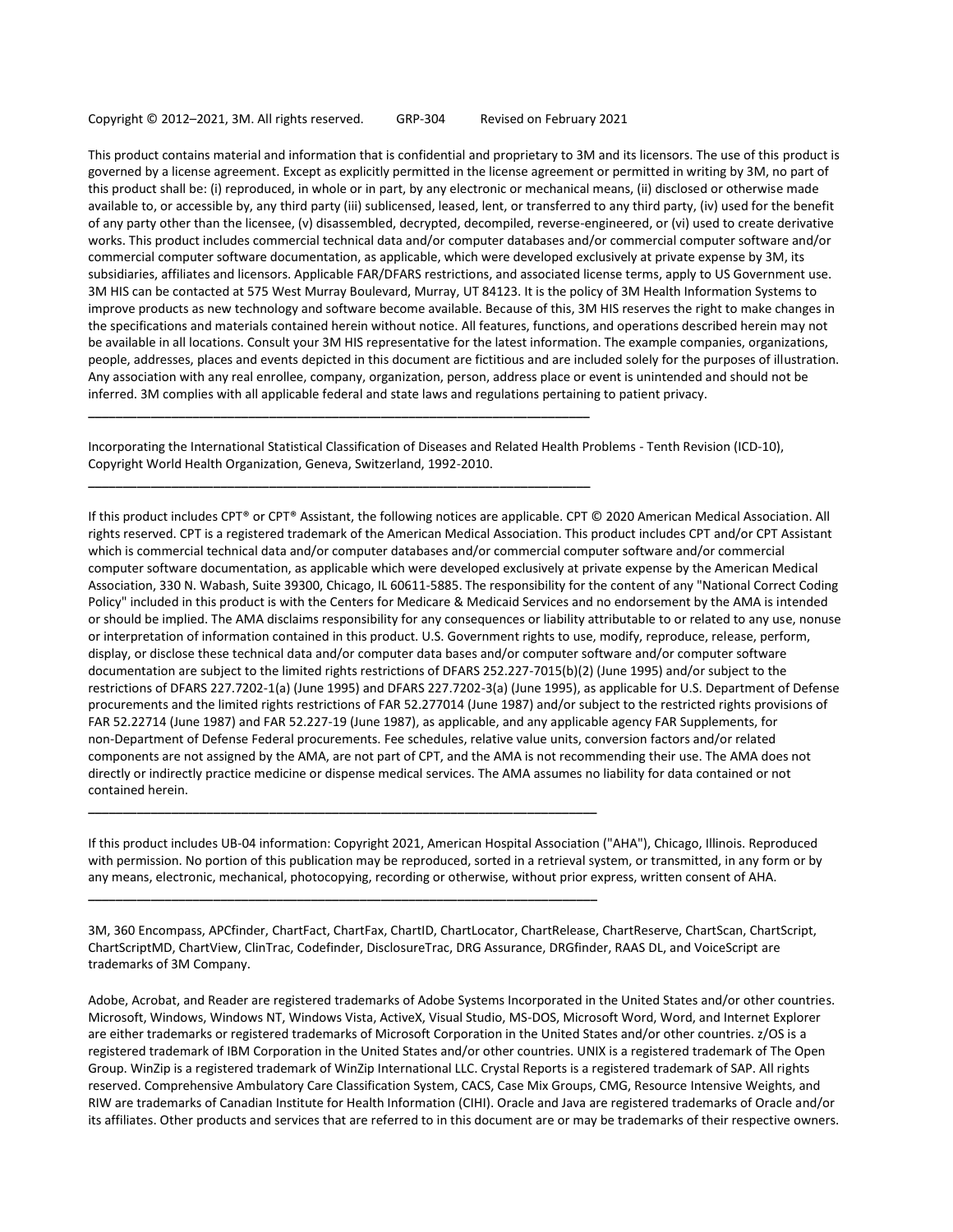# **Table of Contents**

| Overview of 3M™ Patient-focused Episodes (PFE) Classification System  5                |  |
|----------------------------------------------------------------------------------------|--|
|                                                                                        |  |
|                                                                                        |  |
|                                                                                        |  |
|                                                                                        |  |
|                                                                                        |  |
|                                                                                        |  |
|                                                                                        |  |
|                                                                                        |  |
|                                                                                        |  |
|                                                                                        |  |
| Medical visit as a trigger event for outpatient acute disease episodes 12              |  |
|                                                                                        |  |
|                                                                                        |  |
|                                                                                        |  |
|                                                                                        |  |
|                                                                                        |  |
|                                                                                        |  |
|                                                                                        |  |
|                                                                                        |  |
|                                                                                        |  |
|                                                                                        |  |
|                                                                                        |  |
|                                                                                        |  |
|                                                                                        |  |
|                                                                                        |  |
|                                                                                        |  |
|                                                                                        |  |
|                                                                                        |  |
|                                                                                        |  |
|                                                                                        |  |
| Revenue center code mapped to Outpatient ER Facility (FE) event identification type 33 |  |
|                                                                                        |  |
|                                                                                        |  |
|                                                                                        |  |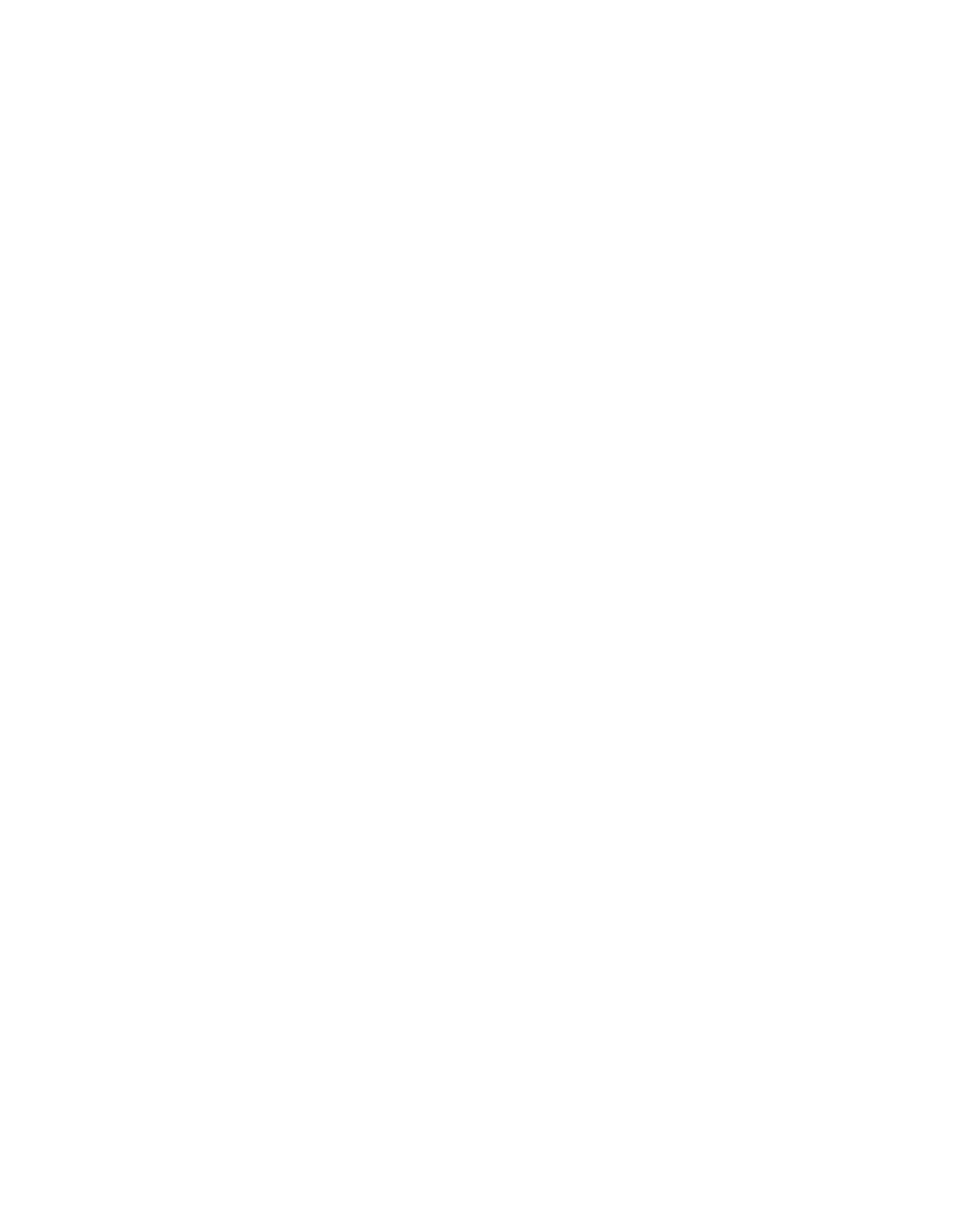# <span id="page-4-0"></span>Overview of 3M™ Patient-focused Episodes (PFE) Classification System

The 3M™ Patient Focused Episode (PFE) Classification System consists of two distinct models: the Event-based model which consists of two episodes types and the Cohort model which consists of four episodes types.

- Event-based model
	- Inpatient episode
	- Outpatient episode
- Cohort Episodes
	- Acute Disease Cohort episode
	- Chronic Disease Cohort episode
	- Pregnancy episode
	- Population episode

These six types of episode definitions work together to provide a flexible and easy to understand definition of episodes of care that can be used for profiling and payment. PFEs are built from concepts that are already widely used and accepted.

The conventional approach to defining episodes is to focus on the services related to a single disease rather than to focus on the patient as a whole. Focusing on services related to a particular disease requires isolating those services that were delivered for the treatment of the disease (e.g., all service related to the treatment of diabetes) as opposed to the services delivered to treat other comorbid diseases. While the identification of services related to a disease for a relatively healthy individual can be done with a reasonable degree of accuracy (e.g., fractured femur without any chronic disease), such episodes of care constitute a small proportion of healthcare expenditures.

Because the high-utilizing population is characterized by multiple co-morbid conditions, it is extremely difficult to accurately attribute specific services to individual diseases. For example, for a patient who has congestive heart failure, diabetes, and renal failure, and is hospitalized for a complication of the diabetes, there is considerable uncertainty in identifying precisely which services are related to the diabetes care rather than to the care of the heart failure or renal failure (e.g., a post-hospitalization emergency room visit for syncope could be related to the heart failure rather than diabetes). Further, since co-morbid diseases interact and do not behave independently of each other, any attempt to isolate only those services that relate to a specific disease will not and cannot be accurate for patients with multiple co-morbid conditions. This is important since these are precisely the patients who account for the majority of spending.

As a result, the definition of an episode needs to be patient-focused rather than disease-centered. In other words, the focus of the episode needs to be on the total services provided to a patient and not limited to the services associated with a specific disease. Because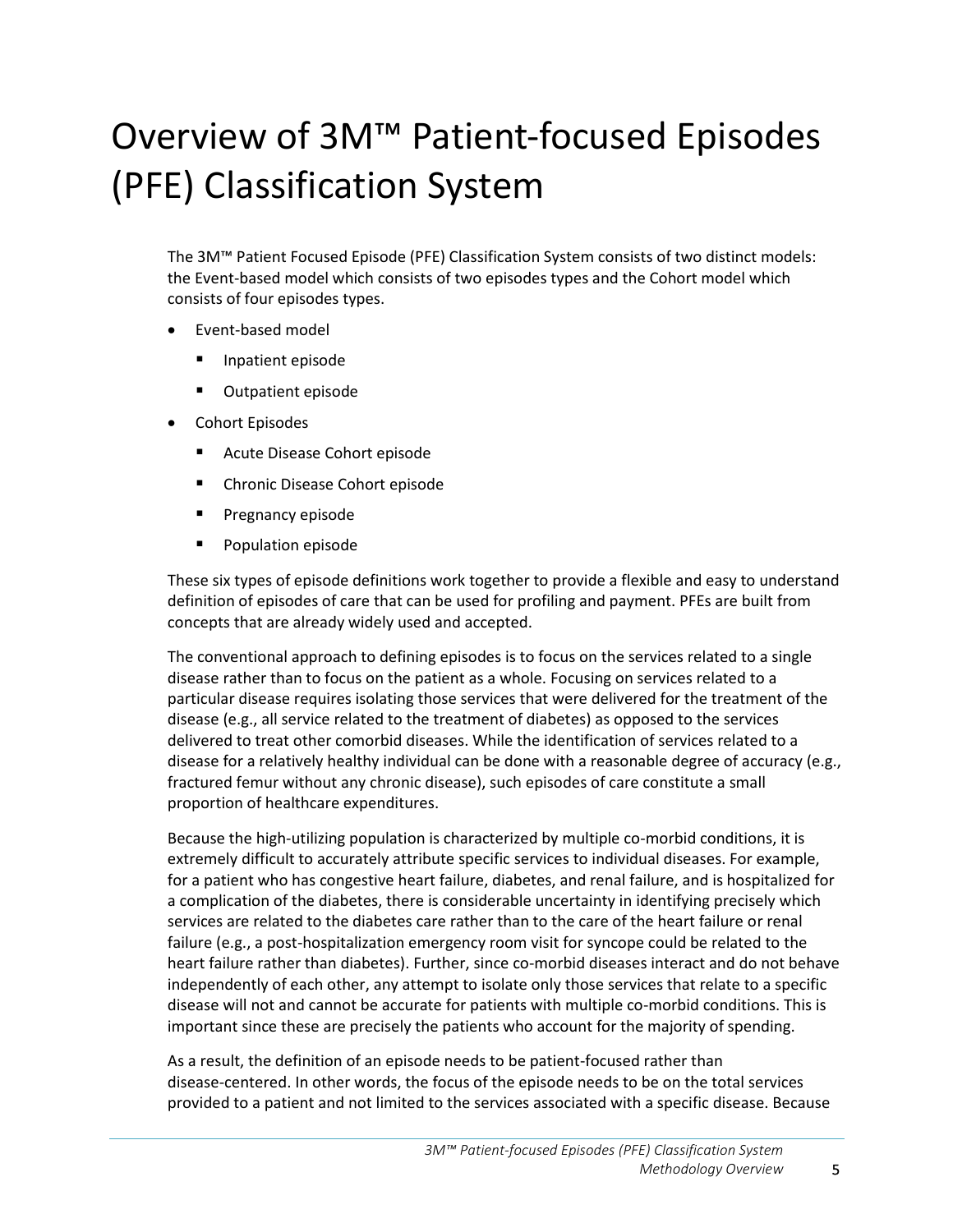a patient-focused episode encompasses all services rendered to a patient during an episode, an episode classification methodology must include a recognition of the patient's overall burden of illnesses. The resultant patient focused episode classification methodology can then be used for a variety of purposes including physician profiling, local area profiling, and payment.

A key function of any episode profiling or payment system is to be able to establish an expected level of resource use during an episode. This allows actual and expected values to be established and used for profiling comparisons or establishing payment levels. As a result, the underlying episode clinical model and the process of establishing the expected level of resource use during an episode are inextricably intertwined and need to be addressed simultaneously by the PFE grouper.

# <span id="page-5-0"></span>Overall design principles

There were six basic design principles that guided the design of the PFE grouper.

- 1. **Patient focused.** The episode clinical model should focus on an enrollee's total burden of illness. This is in contrast to disease-centered clinical models that attempt to subdivide an enrollee into separate disease processes.
- 2. **Uniform categorical clinical model.** The episode definitions should be expressed as a categorical clinical model. A categorical clinical model is structured as a mutually exclusive and exhaustive set of clinical categories that differentiate enrollees based on their total burden of illness. The underlying categorical clinical model should be applicable to all types of episodes creating a uniform and stable clinical language. In addition, the episode clinical model should remain unchanged across all potential configurations of episodes (window lengths, resources included, etc.).
- 3. **Re-use well-established systems.** PFEs are based on the 3M™ All Patient Refined Diagnosis Related Groups (APR DRG) Classification System, 3M™ Enhanced Ambulatory Patient Group (EAPG) System, and 3M™ Clinical Risk Groups (CRG) Classification System. Thus, providers will be working with concepts which are already widely used. In addition, as these components have been used for years, these methodologies have proven to be effective for their intended purpose.
- 4. **Independent relative weights.** For each potential configuration of episodes (window lengths, resources included, etc.), a separate set of relative weights that predict the level of resource use in the episode must be computed. More important, this should be based upon a consistent episode clinical model. That is, the independent calculation of the episode relative weights allows the episode clinical model to remain stable—providing a consistent, uniform clinical language while the relative weights can change to reflect different episode configurations.
- 5. **Empirical payment weights.** The relative weights should be empirically derived and reflect the historical actual expenditures associated with the care typically being delivered during an episode. As a result, the relative weights reflect performance levels that are actually being achieved by providers.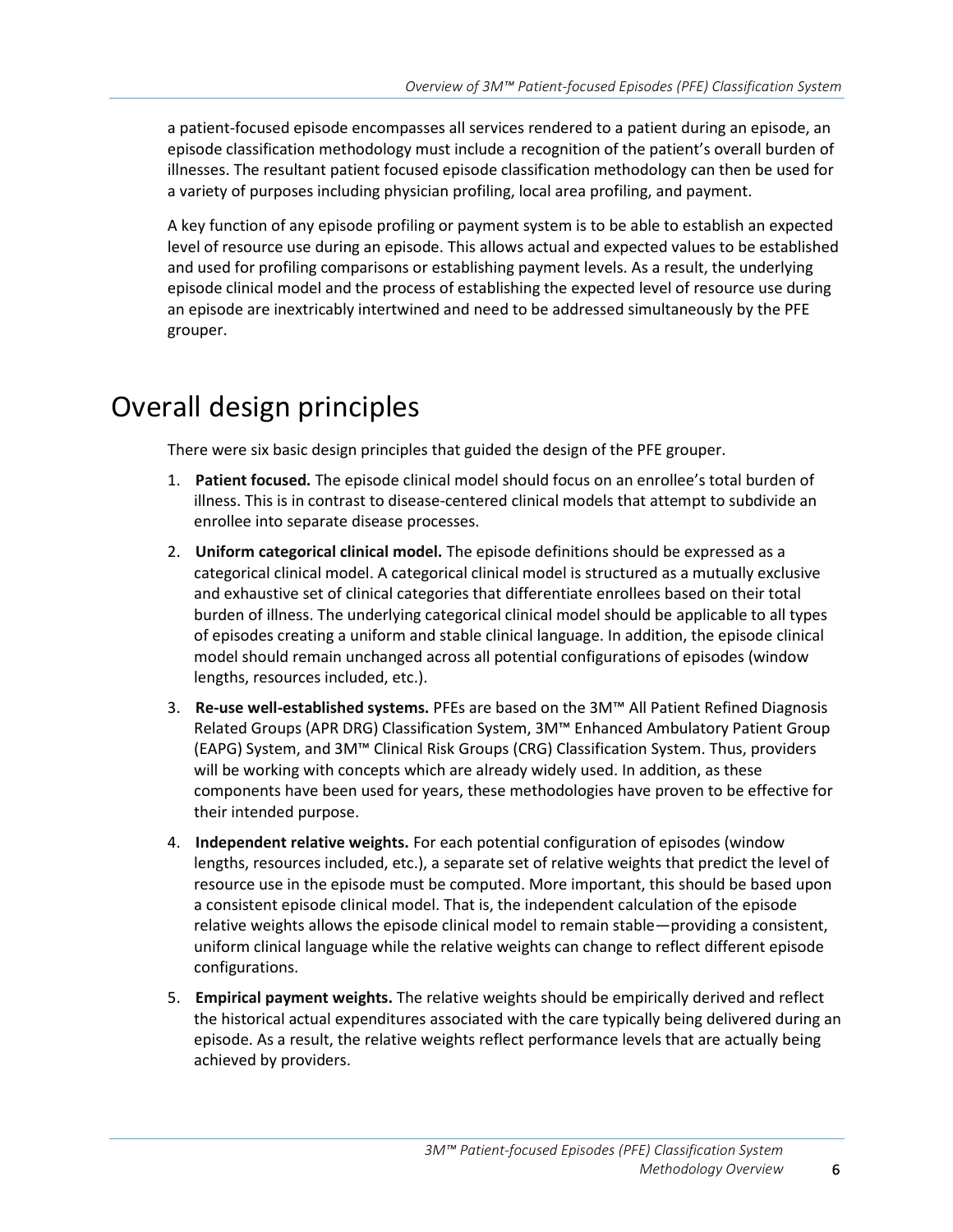6. **Outlier identification specific to the patient's condition.** In a profiling context, outliers are enrollees whose resource use is substantially above or below the expected level for an episode. Exclusion of outliers from profiles can prevent misleading results from being included the profiles. This implies a statistical method for identifying outlier cases. In contrast, in a payment context, outliers are expensive cases that can lead to large payment losses. Thus, in a payment context, outliers are essentially a stop-loss mechanism that provide financial protection from excessive loss due to a single case. The definition of an episode should include the specification of an outlier threshold.

Based on these principles, the patient focused episode grouper was developed as a categorical clinical model that allows empirically derived relative weights and outlier thresholds to be independently established for each episode. This design essentially mirrors the principles that underlie the successful Medicare Inpatient Prospective Payment System (IPPS). IPPS is a bundled payment system that uses a patient-centered, categorical clinical model (Diagnosis Related Groups or DRGs) to establish empirically derived prices and outlier thresholds. The purpose of any bundled payment system like IPPS or episodes is to give hospitals and physicians a financial incentive to provide higher quality care more efficiently. In IPPS, DRGs defined groups of clinically similar patients, thereby creating a language that linked the clinical and financial aspects of care. The language of DRGs provided hospital administrators and physicians a meaningful basis for evaluating not only the processes of care but also the associated financial impact. The simple categorical nature of DRGs was critical to the creation of a powerful transparent and clinically precise communications tool that was essential to the ultimate success of IPPS. Based on the IPPS experience, the core principle underlying the development of PFEs is to use a categorical clinical model as the basis of the definition of an episode.

# <span id="page-6-0"></span>Types of episodes

Episodes of care have potential applicability to a wide range of initiatives from physician profiling to payment bundles around a hospitalization. Examples of potential episodes could include a 30 day episode for all post acute care services following a hospitalization for coronary bypass surgery and a 180 day episode for all enrollees who had diabetes at the beginning of the year. One of the objectives of the development of PFEs was to create an episode grouper that had the flexibility to be applicable to a wide range of conditions. In order to achieve the desired flexibility, it was necessary to have PFEs address three distinct types of episodes. For a full list of episodes refer to the file attached to this pdf.

#### *To access the list*

1. Open the Attachments pane by clicking the paper clip icon within your PDF viewing software (example below).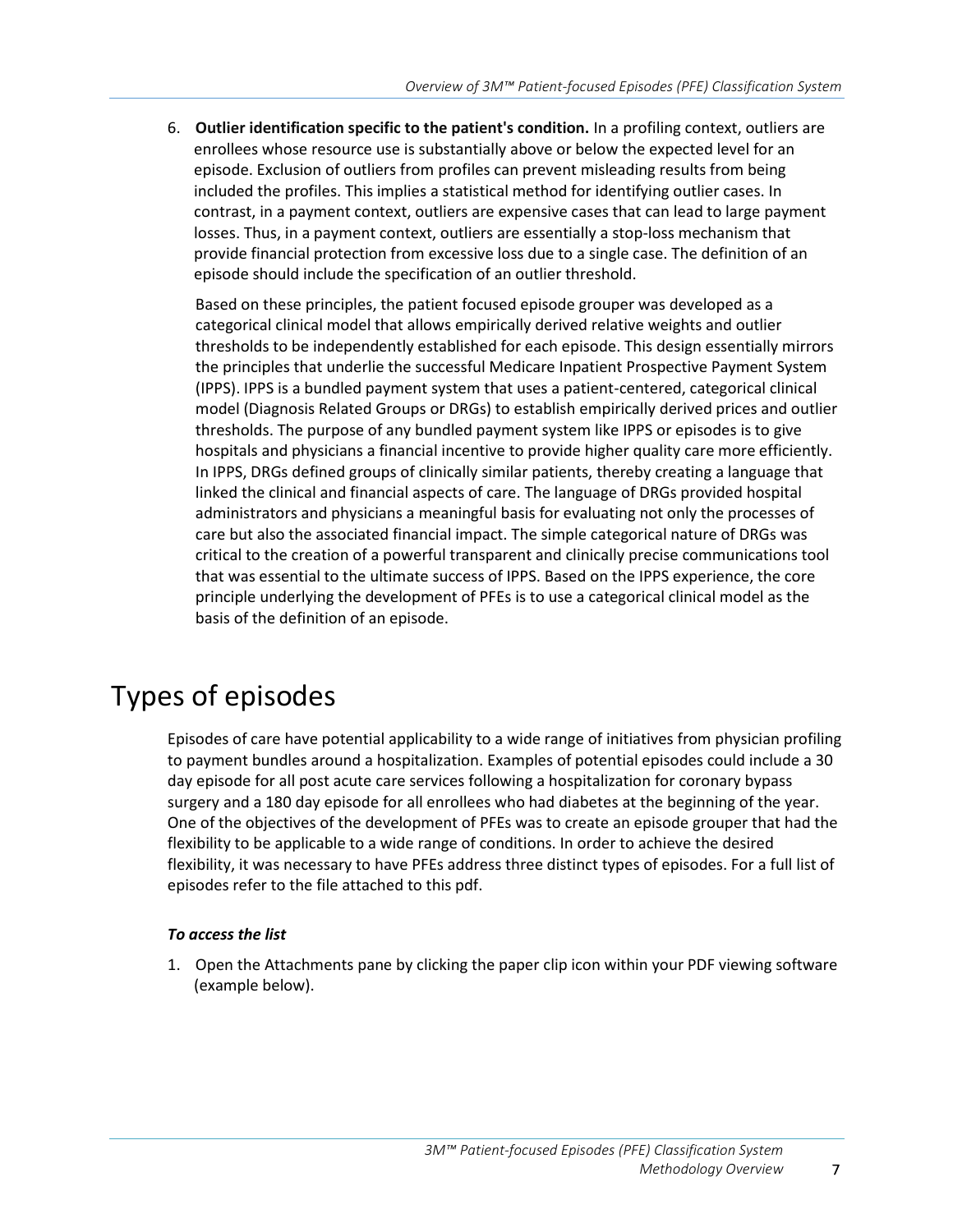This pane is typically located on the left side of the window.

| Home |      | <b>Tools</b>                                     | Document |                                                                                                                                                                                                   |
|------|------|--------------------------------------------------|----------|---------------------------------------------------------------------------------------------------------------------------------------------------------------------------------------------------|
| 凹    |      | Attachments                                      |          |                                                                                                                                                                                                   |
|      |      | $\mathbf{E}$ - G H G $\mathbf{E}$ O $\mathbf{E}$ |          |                                                                                                                                                                                                   |
|      | Name |                                                  |          | Appendix A - New diagnosis codes.pdf<br>Appendix AAA - Step 5 ROM deletions<br>Appendix D - New procedure codes.pdf<br>Appendix DD - DRG 547 Antepartum w<br>Appendix E - Deleted procedure codes |

If you do not see the paper clip icon it is most likely because your web browser does not display the Attachments pane when you view a PDF online. The workaround is to download and save this document to your local system, then browse to the saved file and open it locally using your own PDF viewing software.

2. Find the appropriate file listed in the Attachments pane then double-click to open it.

#### <span id="page-7-0"></span>**Event-based episodes**

An event-based episode grouper creates episodes around a specific healthcare event such as a hospitalization. Event-based episodes are only initiated when a significant healthcare event occurs. An event-based episode encompasses a predefined period of time referred to as the episode window (e.g., 30 days). In an event-based episode model an enrollee would be described by a series of non-overlapping event-based episodes interspersed with periods of time in which the enrollee was not assigned to an episode. The services delivered and outcomes achieved could be compared for enrollees in each type of event-based episode. Further, a single payment could be made for all services delivered during the event-based episode.

#### <span id="page-7-1"></span>**Cohort episodes**

Event-based episodes focus on the period of time around an acute event identified by significant healthcare encounter. This is useful, but it is also useful to be able to examine the cost and rates of various events for enrollees with specific chronic illness over time. Most chronic illnesses require an ongoing series of encounters for the treatment of the chronic illness. As a result, chronic illnesses cannot be resolved in a set period of time. Thus, it is often impossible to ascertain when a chronic illness begins (the initial onset of the illness) and the chronic illness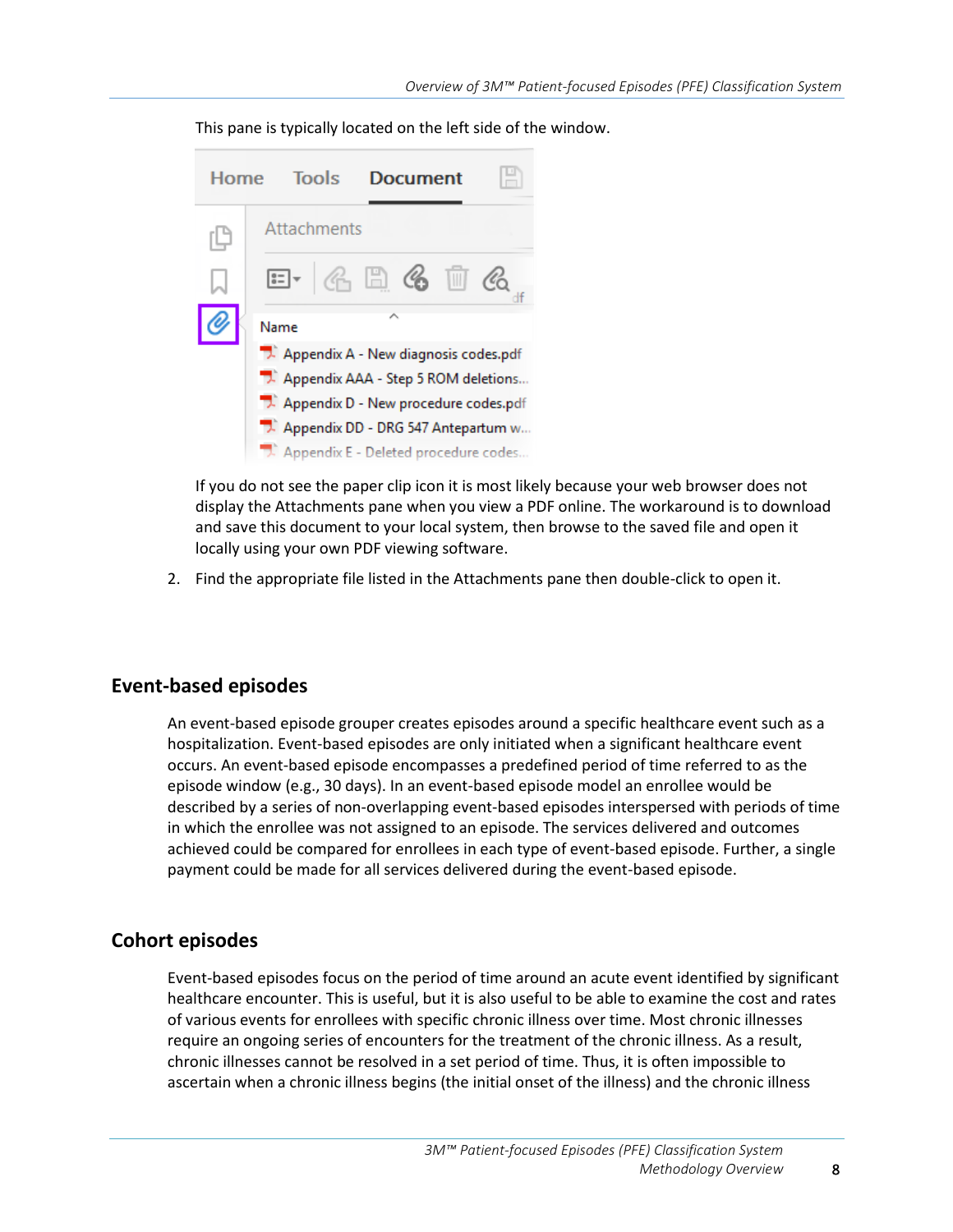may only be resolved by death. Thus, there is no clear point in time at which the chronic disease episode is initiated or ended.

The chronic disease cohort episodes allow all enrollees with a history of specific chronic diseases to be identified and evaluated over an extended period of time (e.g., 180 days). The chronic disease cohort does not attempt to isolate the services associated with the chronic disease but instead focuses on the entire resource needs for all enrollees who have a specific chronic disease. The starting point for a chronic disease cohort episode would be an arbitrary point in time such as the beginning of the year and all chronic disease cohorts would be initiated at the same point in time. Membership in a chronic disease cohort is based on the claims history of the enrollee prior to the start date of the disease cohort. The progression of some chronic diseases may result in a major acute manifestation (stroke in a patient with underlying cerebrovascular disease). Therefore, acute disease cohorts are also created as subgroups for major acute manifestations of a chronic disease. Since enrollees can have multiple chronic diseases, the same enrollee can be assigned to multiple disease cohort episodes (e.g., the same enrollee can be in both the heart failure and diabetes cohort). The services delivered and outcomes achieved could be compared for enrollees in each type of disease cohort episode. Because all of an enrollee's conditions can be combined into a single CRG (see below), enrollees in a chronic disease cohort with very different combinations of comorbidities can be compared to each other.

### <span id="page-8-0"></span>**Population episodes**

Cohort episodes are restricted to enrollees who have a history of significant chronic disease. Population episodes include all enrollees in a population including healthy enrollees who may not have had any chronic diseases or significant healthcare events. Like chronic disease cohort episodes, the starting point for a population episode would be an arbitrary point in time such as the beginning of the year and all enrollees would have the same point of initiation. The population episode would allow all enrollees to be evaluated over an extended period of time (e.g., one year). The services delivered and outcomes achieved could be compared for enrollees in the population.

<span id="page-8-1"></span>Depending on an enrollee's burden of illness and services delivered, the enrollee may be assigned to none, one, or multiple event-based episodes during a year (though only one at any point in time); none, one, or multiple disease cohort episodes; but will always be assigned to one population episode. For example, a healthy enrollee with no chronic diseases whose only contact with the healthcare system was for a minor upper respiratory infection would have no event-based episodes assigned, no chronic disease episodes assigned, and just have the population episode assigned. In contrast, an enrollee with multiple chronic diseases and many significant contacts with the healthcare system (hospitalizations, outpatient surgery, etc.) would have multiple event-based episodes assigned, multiple chronic disease cohort episodes assigned, and a population episode assigned. The multiple episodic views of the enrollee provide great flexibility and facilitate a wide range of profiling and payment alternatives.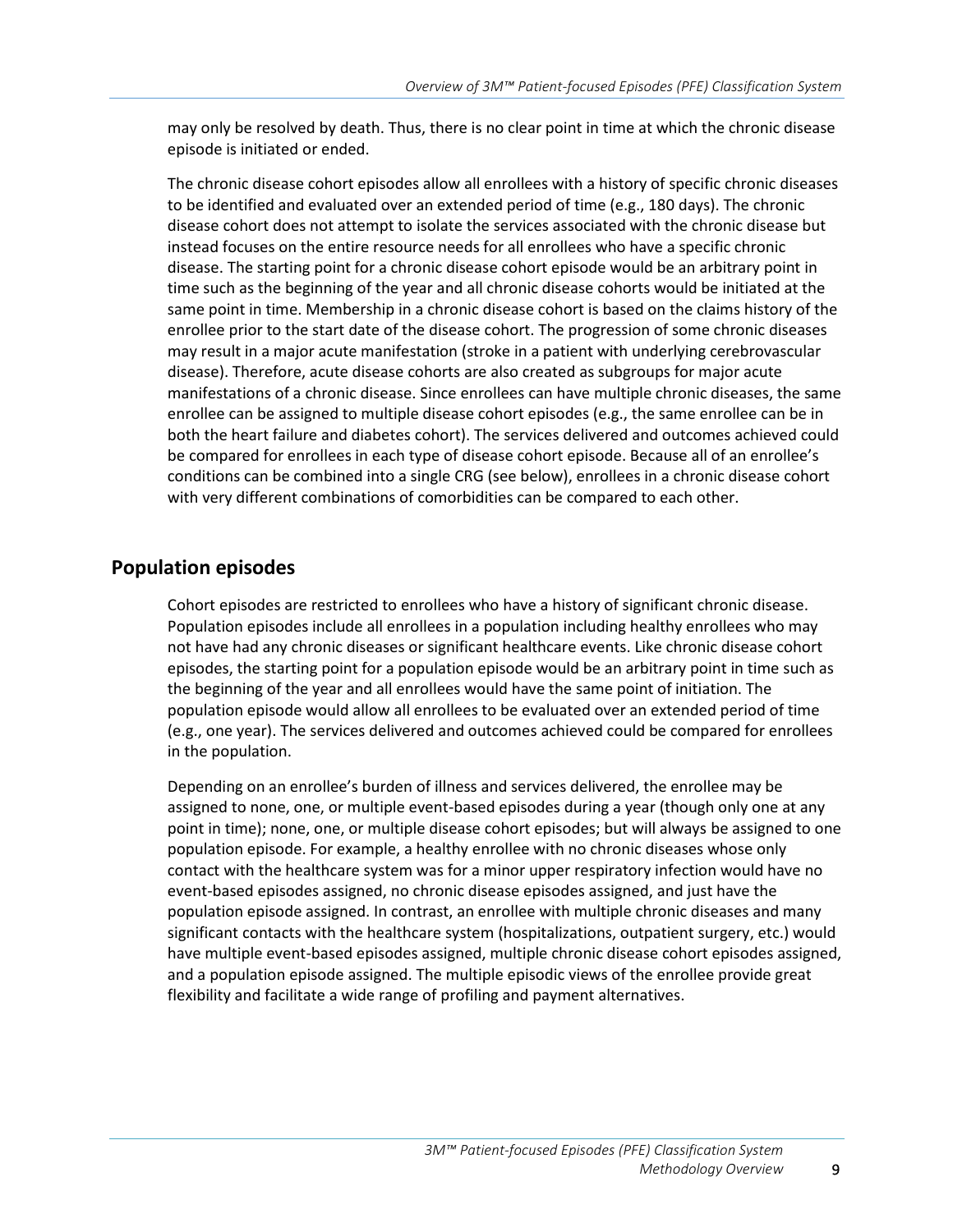# The PFE model for event-based episodes

There are five components of an event-based patient-centered episode.

**Episode trigger.** The event (i.e., hospitalization, ambulatory surgery, or outpatient medical visit) that precipitates the episode.

**Episode acuity.** The acuteness of the patient's conditions at the time of the episode trigger. Patient acuity is applicable only to hospital episodes and is measured using the severity levels of the patient during the hospitalization.

**Episode window.** The number of days pre-trigger event and post-trigger event that are encompassed by the episode.

**Episode service scope.** The services included in the episode (e.g., physician office visits, skilled nursing facilities, etc.).

**Chronic disease burden.** The extent of the patient's co-morbid chronic diseases at the beginning of the episode. This is measured using a collapsed version of Clinical Risk Groups (CRGs).

The definition of the individual event-based episodes is comprised of a combination of the trigger event, acuity and chronic illness burden of the enrollee. These three components make up the underlying clinical model for event-based episodes.

### <span id="page-9-0"></span>**The underlying clinical model**

The event-based episode grouper was constructed as a two-tier categorical clinical model. The first tier identifies the events that initiate each type of episode. As noted earlier, one of the objectives for the episode development was reuse, to the extent possible, of the 3M™ All Patient Refined Diagnosis Related Group (APR DRG) Classification System and the 3M™ Enhanced Ambulatory Patient Groups (EAPG) System, which are widely used. This has the advantage that providers are already familiar with parts of the episode grouper. The first tier of the clinical model uses APR DRGs and EAPGs to categorize inpatient and outpatient episodes, respectively. The second tier risk adjusts each episode for the enrollee's chronic illness burden using Clinical Risk Groups (CRGs).

#### <span id="page-9-1"></span>**Base episodes**

Enrollees will be assigned to an event-based episode whenever a significant healthcare event occurs. A significant healthcare event has the following attributes:

• Care is required for an extended period of time following the significant healthcare event that initiated the episode.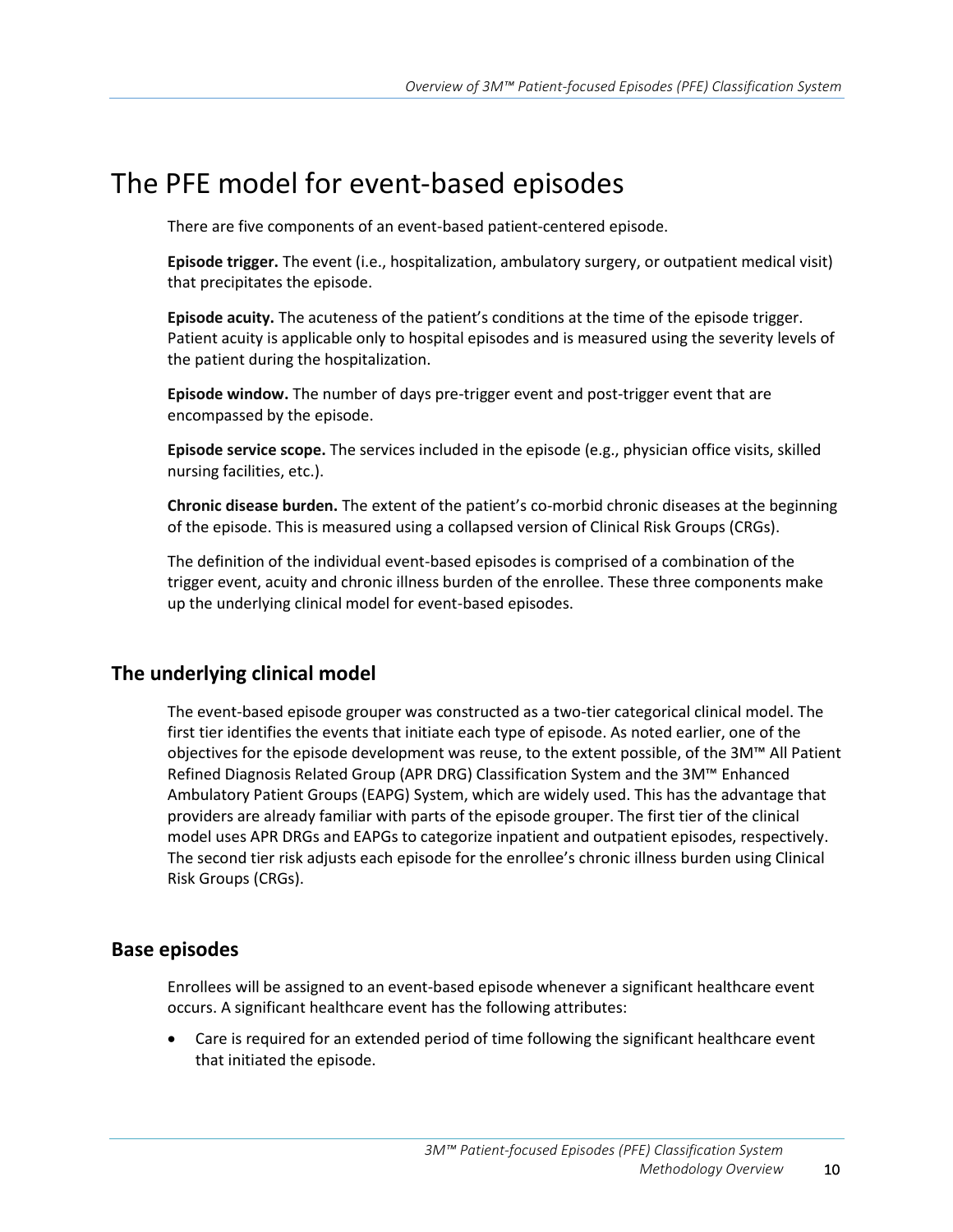- The care necessary to resolve the immediate reason for the healthcare event or to stabilize the individual may reasonably be assumed to be time-limited although the underlying problem may not be resolved.
- Significant resources are required during the episode.
- Enrollees assigned to the episode have (or, based on clinical judgment, should have) a predictable pattern of resource use.
- The provider responsible for care delivery during the healthcare event that triggered the episode is (or could be) clearly defined.
- Effective coordinated care during the episode can improve patient outcomes.

Based on these attributes, a hospitalization would be a significant healthcare event while an outpatient visit for a minor upper respiratory infection would not. During any period of time (e.g., a year) an enrollee may not have any significant healthcare events (e.g., the enrollee's only healthcare encounter was for a minor upper respiratory infection) and therefore, would not have any event-based episodes assigned. Only specific subsets of hospitalizations, outpatient procedures, and acute medical visits were included as events in the patient-centered episode model.

### <span id="page-10-0"></span>**Identifying hospital episode trigger events using APR DRGs**

APR DRGs (All Patient Refined Diagnosis Related Groups) are composed of a base APR DRG (e.g., heart failure) which is further subdivided into four severity levels based on the presence of complications and comorbidities. The identification of hospital episodes used the base APR DRGs as a starting point. In addition to the criteria listed above, each APR DRG was also evaluated in terms of its volume of cases and the relative costliness of the care post-discharge. Some surgical procedures, particularly minor eye and ENT procedures, were not included because there is little direct follow-up care needed as a result of the hospitalization. APR DRGs such as such multiple trauma, extensive burns, and myeloproliferative and poorly differentiated neoplasms were excluded because their post discharge pattern of care is difficult to predict. All high volume medical APR DRGs such as CHF, COPD, pneumonia, AMI, and renal failure and all high volume surgical APR DRGs such as knee replacement, hip replacement, PTCA, and coronary bypass were included.

Although APR DRGs are effective for predicting inpatient resource utilization, they were sometimes judged to be too heterogeneous to be directly used as the basis for defining post-discharge care. For example, the craniotomy base APR DRGs contains patients who had the craniotomy for a malignancy and patients who had the craniotomy for a non-ruptured cerebral aneurysm. These two subgroups of craniotomy patients would be expected to have very different post-discharge patterns of resource use. Some surgical APR DRGs contained a diverse group of surgical procedures that would be expected to have different post-discharge recovery periods. For example, the base APR DRG that includes hysterectomies contains both open abdominal hysterectomies and laparoscopic hysterectomies. As a result some of the APR DRGs had be further subdivided based the patient's principal diagnosis or the precise procedure performed. For the purpose of predicting post discharge resource use, some APR DRGs were differentiated by attributes that would not be expected to significantly influence the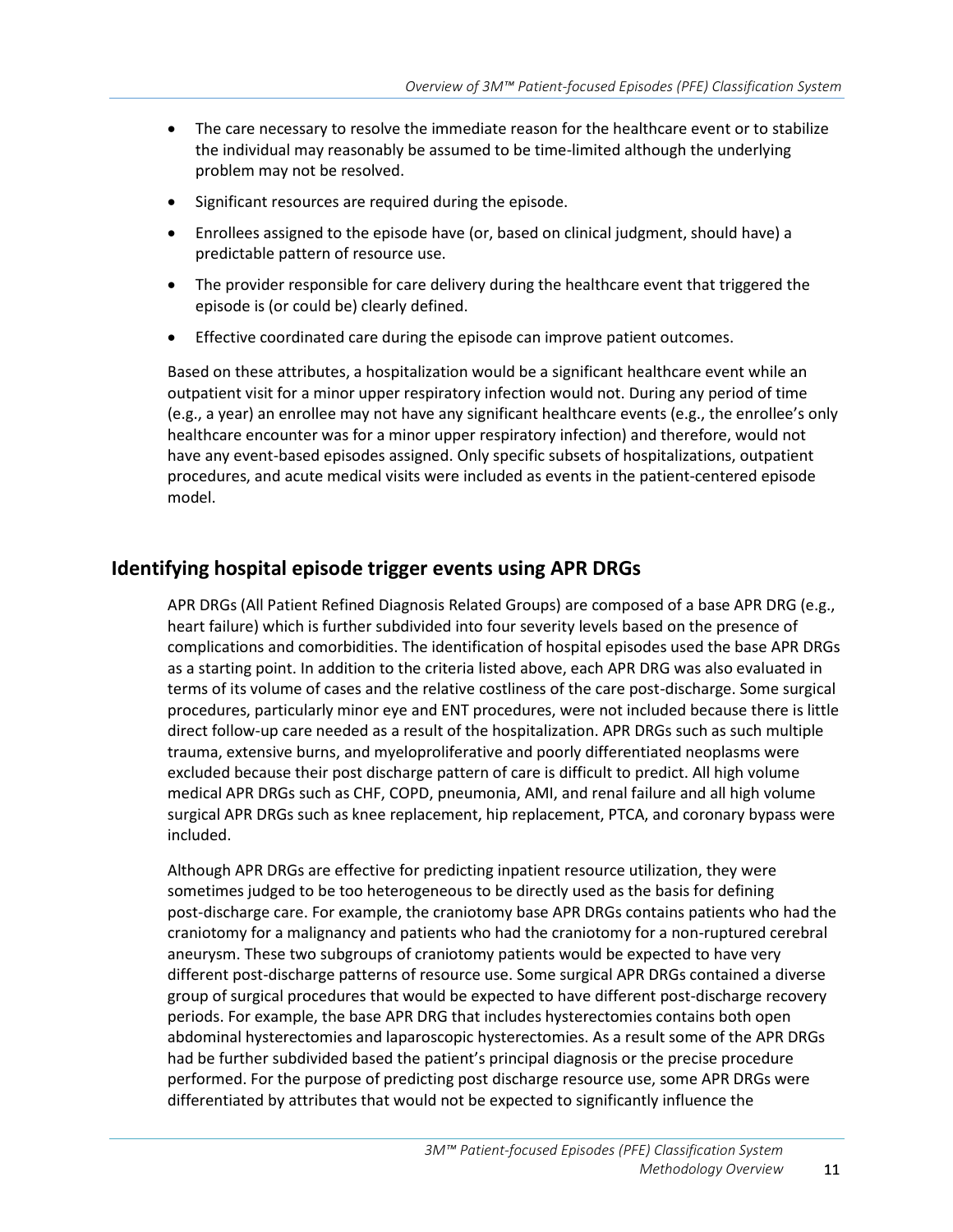post-discharge resource use. For example, APR DRG 228 Inguinal, Femoral & Umbilical Hernia Procedures was divided into laparoscopic Abdominal Wall Hernia Repair and Open Procedures for Inguinal and Femoral Hernia Repair.

Acuity levels were assigned to each hospital episode based on the severity levels in the APR DRGs. Each base APR DRG is divided into four severity of illness levels (minor, moderate, major, and extreme). Each of the hospital episodes were subdivided into two acuity levels that comprised patients with minor or moderate severity and patients with major or extreme severity. APR DRGs are discussed more fully in the summary of the APR DRG Classification System.

### <span id="page-11-0"></span>**Identifying outpatient procedure trigger events for episodes**

The identification of outpatient procedure episode trigger events is based on EAPGs (Enhanced Ambulatory Patient Groups). Outpatient claims can span multiple days and can have multiple services on the same day. The standard EAPG logic partitions outpatient services into separate days and assigns the individual outpatient services to an EAPG. Each EAPG is assigned to one of four categories comprised of significant procedure, ancillary service, incidental services, and medical visit indicator. The significant procedure EAPGs are used to identify outpatient procedure episodes. When there are multiple significant procedures, the EAPG logic identifies the dominant (most resource intensive) significant procedure. The dominant significant procedure as identified by the EAPG logic is used as the basis of identifying and initiating outpatient procedure episodes. The significant procedure EAPGs were reviewed primarily from the perspective of identifying those procedures for which there was a reasonable expectation that substantive follow-up care would be required. Seventy three significant procedure EAPGs were designated as procedures that would initiate an outpatient procedure episode (e.g., radiation therapy delivery for cancer patients or Level II arthroscopy including procedures: Arthroscopy, shoulder, surgical; with rotator cuff repair or repair of slab lesion). The encounter that initiates an outpatient procedure episode can occur in a physician office, same day surgery unit, hospital outpatient department, clinic or hospital emergency room. Services delivered by hospital outpatient departments, same day surgery units, clinics and physician offices can all be uniquely identified using information from the site of service, revenue code or bill type fields on the standard claim forms. EAPGs are discussed more fully in the summary of the Enhanced Ambulatory Patient Grouping (EAPG) System.

### <span id="page-11-1"></span>**Medical visit as a trigger event for outpatient acute disease episodes**

Outpatient encounters for chronic diseases are in general a part of an ongoing series of encounters for the treatment of the chronic disease. As such the care necessary to resolve the reason for the healthcare event is not time-limited and therefore does not meet the criteria to be considered a trigger event for an event-based episode. Chronic diseases are addressed in the disease cohort episodes in which a specified time period is used as the basis of the episode instead of a specific healthcare encounter. Event-based outpatient medical episodes were therefore limited to acute medical problems. EAPGs (Enhanced Ambulatory Patient Groups) were used to identify encounters that were eligible to be considered a medical visit episode. Any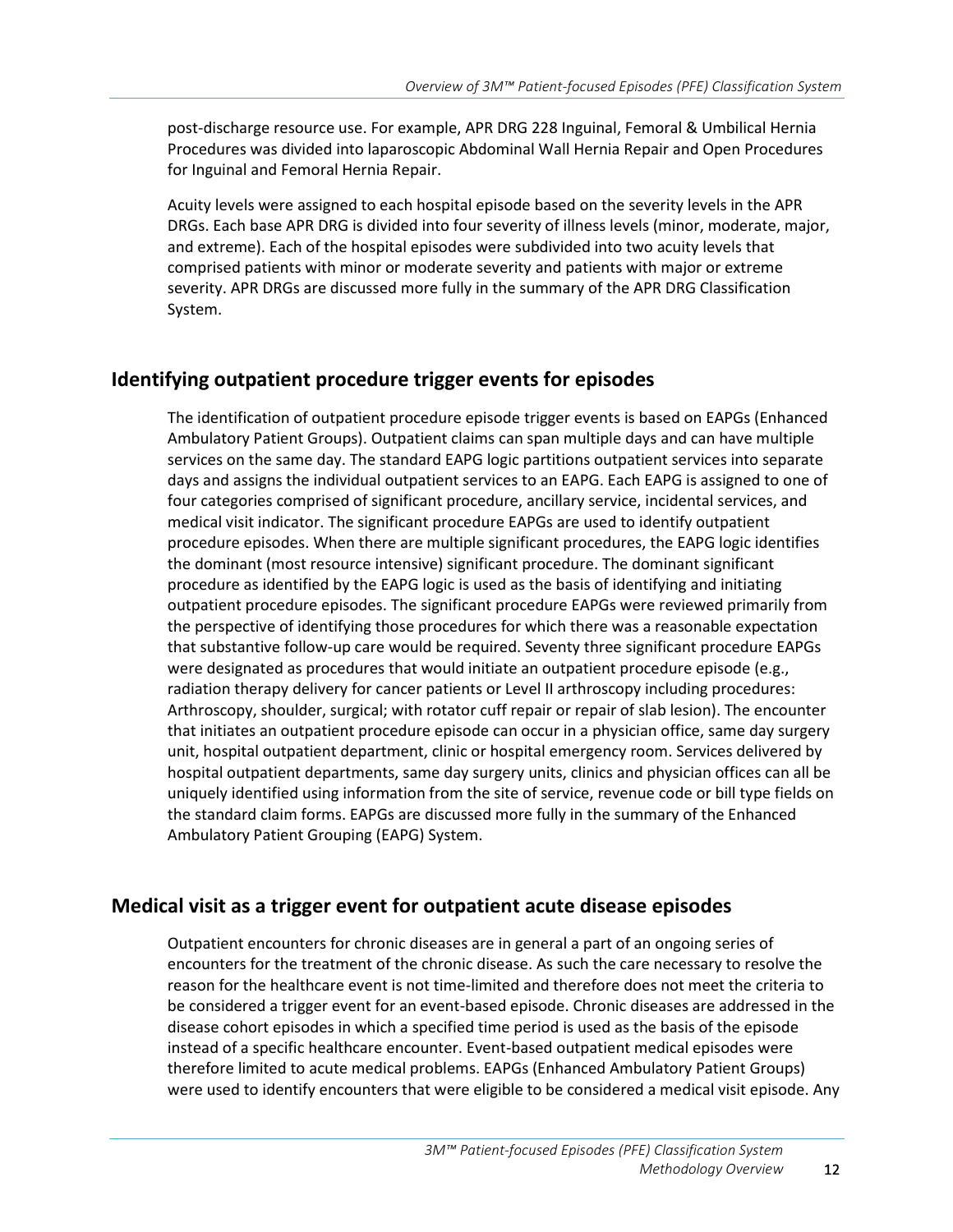encounter that did not have a significant procedure EAPG assigned but had the medical visit indicator EAPG assigned was eligible to be a medical visit episode.

In EAPGs, the medical visit indicator specifies that there was an encounter that required contact with a healthcare professional such as a physician for evaluation and treatment. Medical visit indicator EAPGs are primarily composed of the CPT® Evaluation and Management codes. The presence of the medical visit indicator differentiates medical encounters from encounters in which only ancillary services are delivered.

Acute medical visit episodes were created primarily from the perspective of identifying those acute encounters for which there was a reasonable expectation that substantive follow-up care would be required (e.g., pneumonia). Serious acute diseases that would always require hospitalization (e.g., stroke, AMI) were not used as trigger events to create acute medical visit episodes. Nine acute medical visit episodes were created. The encounter that initiates an acute medical visit episode can occur in a physician office, hospital outpatient department, clinic, or hospital emergency room. Services delivered by hospital outpatient departments, clinics, physician offices and hospital emergency rooms can all be uniquely identified using information from the site of service, revenue code, or bill type fields on the standard claim forms.

### <span id="page-12-0"></span>**Risk adjusting episodes for an enrollee's chronic illness burden**

Each event-based episode in the first tier is assigned one of the risk adjustment categories based on an enrollee's total burden of illness from their claims history from the prior year or, at minimum for new enrollees, from the information available from the event. The categories are based on an aggregation of the Clinical Risk Groups (CRGs). CRGs are a categorical clinical model that classifies patients based on their chronic illness burden. At the highest level of aggregation, CRGs categorizes patients into nine health statuses and up to six severity of illness levels. CRGs are discussed more fully in the summary of the CRG Classification System.

As illustrated in the following figure, the CRG is assigned using the diagnoses and procedures present during the trigger event plus any diagnoses and procedures that occurred prior to the date of the trigger event. The prior data used to assign the CRG can be one year, six months, 90 days or none at the users option. None means to only assign the CRG based on the data during the trigger event. The resources that are included in the post acute period are those resources that were delivered during the episode window starting on the day following the trigger event.

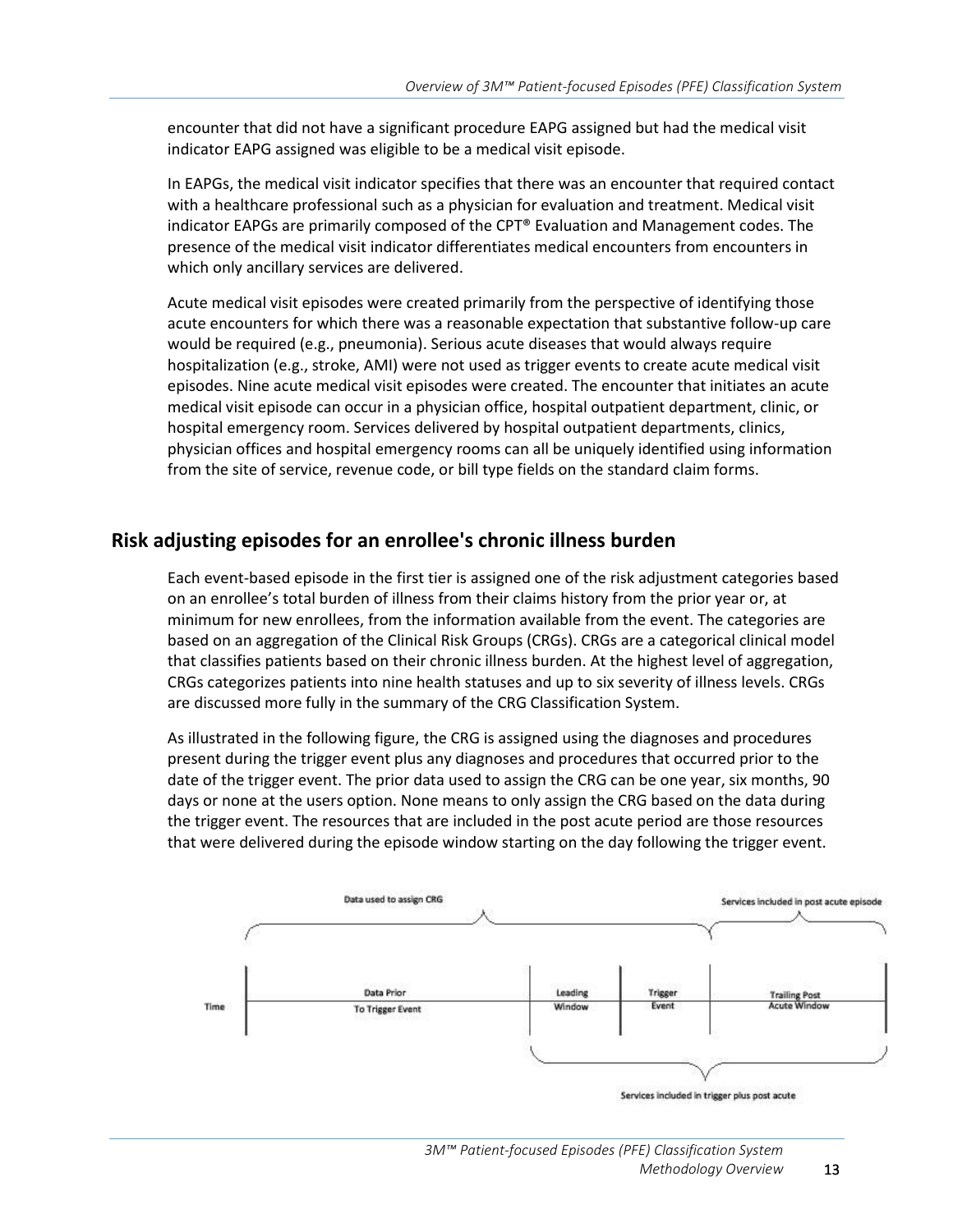CRGs are a summary of the disease burden of an enrollee. The combination of the event-based episode (based on All Patient Refined Diagnosis Related Groups or Enhanced Ambulatory Patient Groups), the acuity level for inpatient episodes (based on the APR DRG severity level) and the CRG categories define the unique episodes and are referred to as Patient Focused Episodes (PFE). In the context of the event-based episodes, the CRG categories will differentiate enrollees in a base episode in terms of their need for post acute care services. In a payment context, the CRG categories would represent payment levels within the base episode.

### <span id="page-13-0"></span>**Event-based hierarchy**

In event-based episodes, enrollees will be assigned to an event-based episode whenever a significant healthcare event occurs. In addition, an enrollee may have multiple non-overlapping event-based episodes assigned. In an event-based, patient-centered episode model, there are three types of encounters that can initiate an episode:

- Hospitalization
- Outpatient procedure
- Medical visit for significant acute disease

The following healthcare events are examples of services that do not initiate an event-based episode:

- Admission to a skilled nursing facility
- Home health visit
- Hospice care
- Ancillary service
- Provision of durable medical equipment

An admission to a skilled nursing facility, hospice care, a home health visit, ancillary services, and provision of durable medical equipment are never initiated in isolation. They are always ordered as part of an overall care plan and are a continuation of care. As such they do not provide a meaningful basis for initiation of an event episode. Although admission to a skilled nursing facility, a home health visit, ancillary services, and provision of durable medical equipment cannot initiate an episode, they can be part of the resources included in event episodes initiated by a hospitalization, an outpatient procedure or an acute medical visit. For example, a stay in a skilled nursing facility following a hospitalization could be part of the episode initiated by the hospitalization.

An enrollee will only be assigned to one and only one event-based episode at any point in time. Because significant healthcare events can overlap, it is necessary to create an episode event hierarchy in order to handle overlapping multiple episodes. The three types of healthcare events that can initiate an episode are organized into the following episode event hierarchy:

- Hospitalization
- Significant procedure
- Medical treatment of a significant acute disease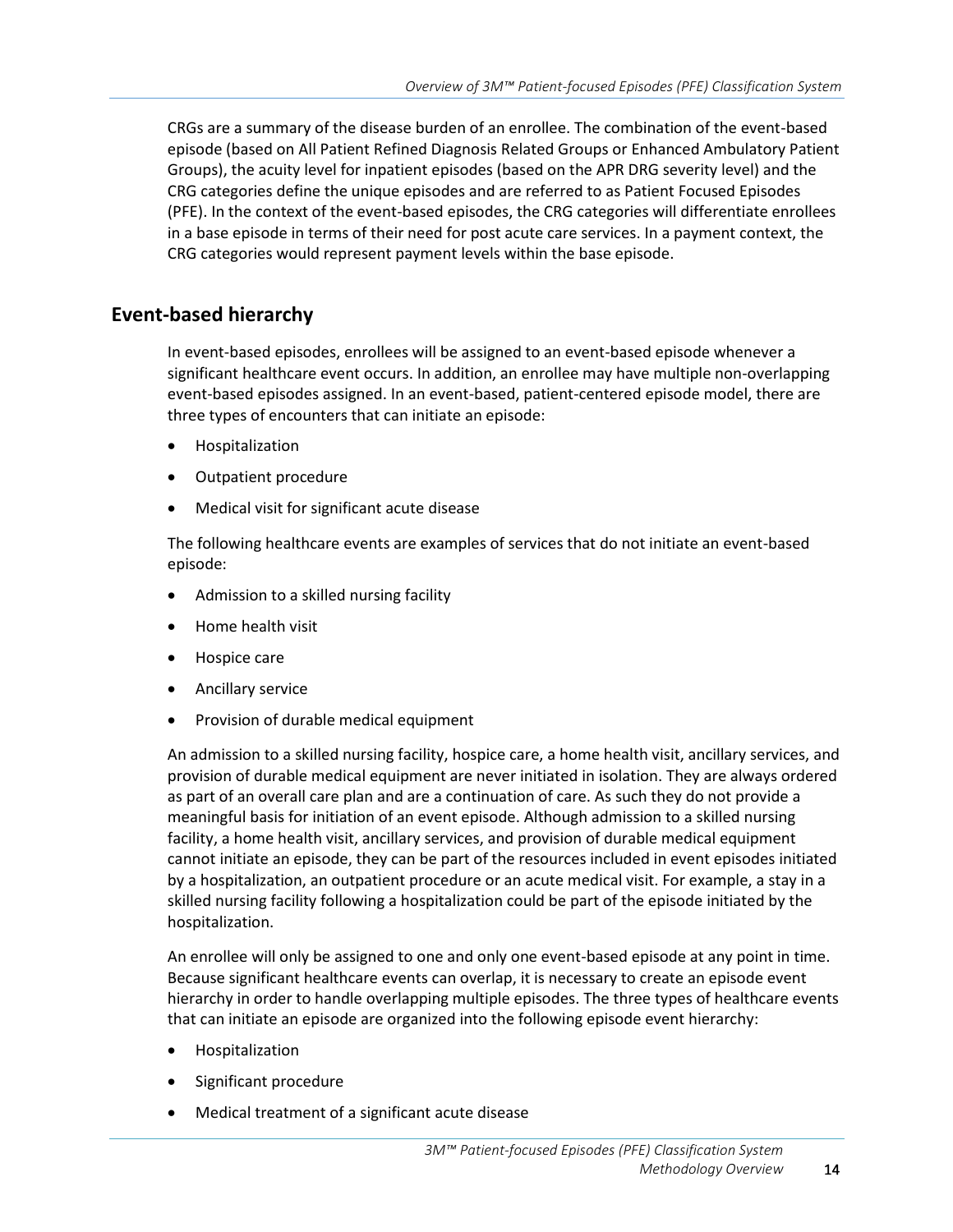If an event lower in the episode event hierarchy occurs during the episode window of an episode higher in the hierarchy, then a new episode based on the event lower in the hierarchy is not initiated and the event lower in the hierarchy is included in the episode for the event higher in the hierarchy. For example, physician office visits for wound debridement following a hospital discharge for cellulitis would be part of the hospitalization episode.

In addition to the event-based episode hierarchy, episode initiation and termination rules were developed.

### <span id="page-14-0"></span>**Hospital-based episode initiation and termination**

A hospitalization that is assigned to one of the All Patient Refined Diagnosis Related Groups (APR DRGs) used to initiate an episode will initiate an episode except under the following circumstances:

- The enrollee was discharged from the hospital against medical advice. Because the hospital care was not completed, it is not possible to accurately predict the resources that would be necessary during the post discharge period.
- The enrollee was transferred to another acute care hospital. The transferring hospitalization would not initiate an episode but the hospitalization receiving the transfer could initiate an episode.
- The enrollee dies during the hospitalization.
- The hospitalization occurs during the episode window of a prior hospitalization and the hospitalization is clinically related to the prior hospitalization that initiated the episode. Note that an all cause readmission policy is provided as an option. If the all cause readmission option is selected then any subsequent hospitalizations during the episode window will not initiate a new episode and will be included in the episode for the prior admission.

The discharge status on the standard hospital claim is used to identify enrollees who are discharged against medical advice, transferred to another acute care hospital, or who died in the hospital. Dates of service on the standard claim form are used to determine if a subsequent hospitalization is within the episode window of a prior hospitalization. As a policy option, all readmissions can be considered related the prior hospitalization (all cause) and included with the hospitalization the initiated the episode. Alternatively, unrelated readmissions can be identified and will terminate the episode initiated by the prior hospitalization. Whether a readmission is related or unrelated to a prior admission is determined using the 3M™ Potentially Preventable Readmission (PPR) Classification System. If an unrelated readmission occurred during an episode based on the PPRs, the original episode is terminated and a new episode could be initiated. PPRs are discussed more fully in the summary of the PPR Classification System.

A hospital episode will terminate under the following circumstances:

- The end of the episode window is reached.
- A clinically unrelated readmission occurs within the episode window.
- The enrollee dies within the episode window.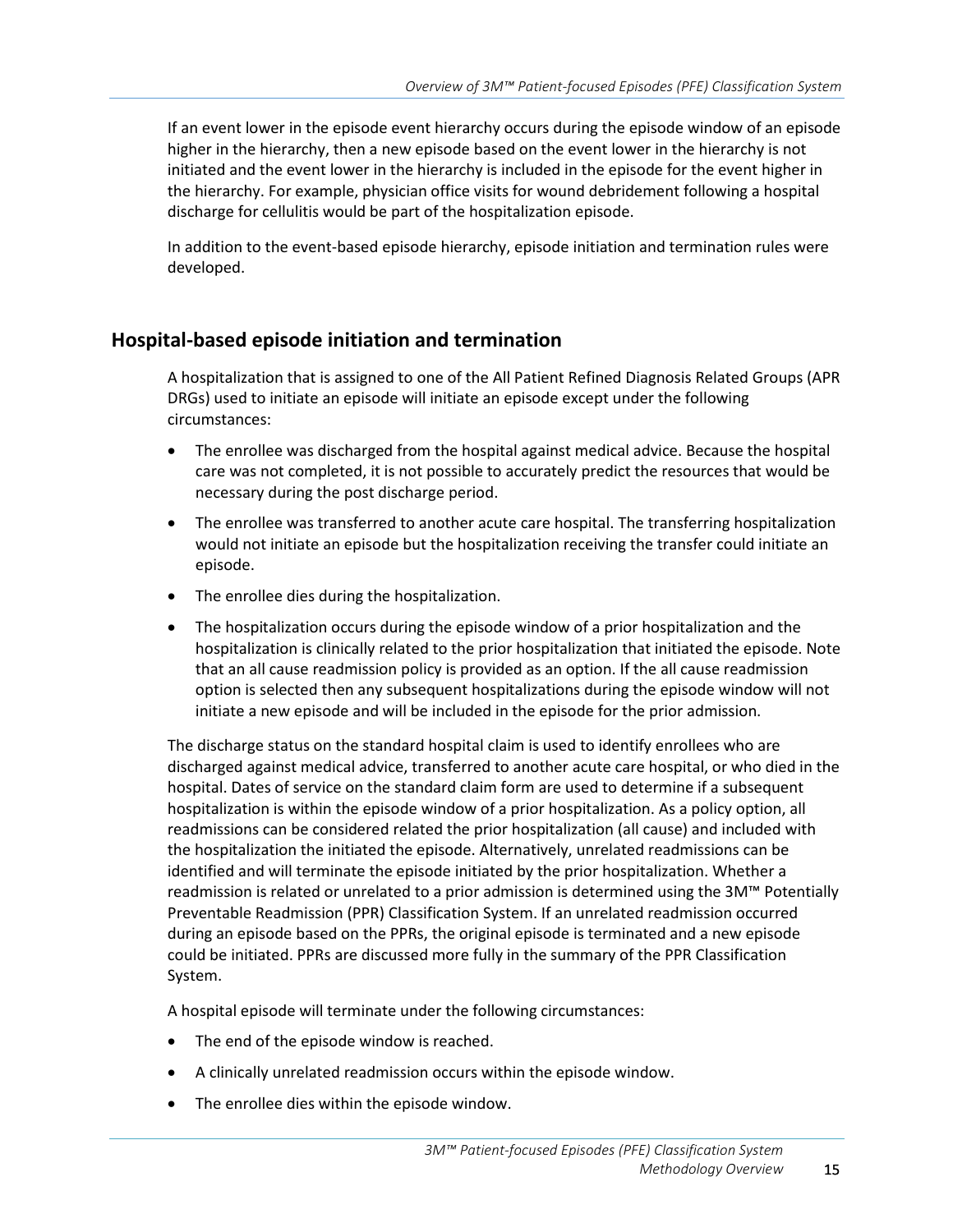### <span id="page-15-0"></span>**Outpatient episode initiation and termination**

An outpatient procedure or acute medical visit that is used to initiate an episode will do so except under the following circumstances:

- The outpatient procedure or acute medical visit occurs during the episode window of a prior hospitalization.
- The acute medical visit occurs during the episode window of a prior visit for a significant procedure.
- The outpatient procedure or acute medical visit occurs during a time period in which the enrollee is receiving care in a skilled nursing or extended care facility.
- The enrollee dies the during the trigger event.

Dates of service on the standard claim form are used to determine if a subsequent outpatient procedure or acute medical visit is within the episode window of a prior outpatient procedure or acute medical visit.

An outpatient procedure or acute medical visit episode will terminate under the following circumstances:

- The end of the episode window is reached.
- A hospitalization occurs within the episode window.
- An outpatient procedure occurs within the episode window for an acute medical visit or outpatient procedure that triggered the episode.

For outpatient procedures or acute medical visits, no attempt is made to determine if a subsequent outpatient procedure or acute medical visit is clinically related to the outpatient procedure or acute medical visit that triggered the episode.

Terminated episodes which were initiated by an outpatient procedure and which are truncated due to events such as hospitalization or patient death may be discarded or maintained in the analysis data at the user's option.

# <span id="page-15-1"></span>Acute or chronic disease cohort episodes

The disease cohort episodes contain all enrollees who have a specific disease. The disease cohort episodes are assigned relative to a point in time selected by the user (e.g., the beginning of the year). Membership in a disease cohort is based on the claims history of the enrollee prior to the start date of the disease cohort.

The Clinical Risk Grouping (CRG) assignment is based on all of the diseases that the enrollee currently has or has had in their claims history. One of the outputs from the CRG software is a list of all of an enrollee's diseases expressed in terms of 557 Episode Diagnostic Categories (EDC) and Diagnostic Sub Groups (DSG). The EDCs and DSGs are used as the basis for defining the categories of diagnoses used in the disease cohort episodes. Based on the diseases present (EDCs), an enrollee may be assigned to one or more disease cohorts. Most disease cohorts are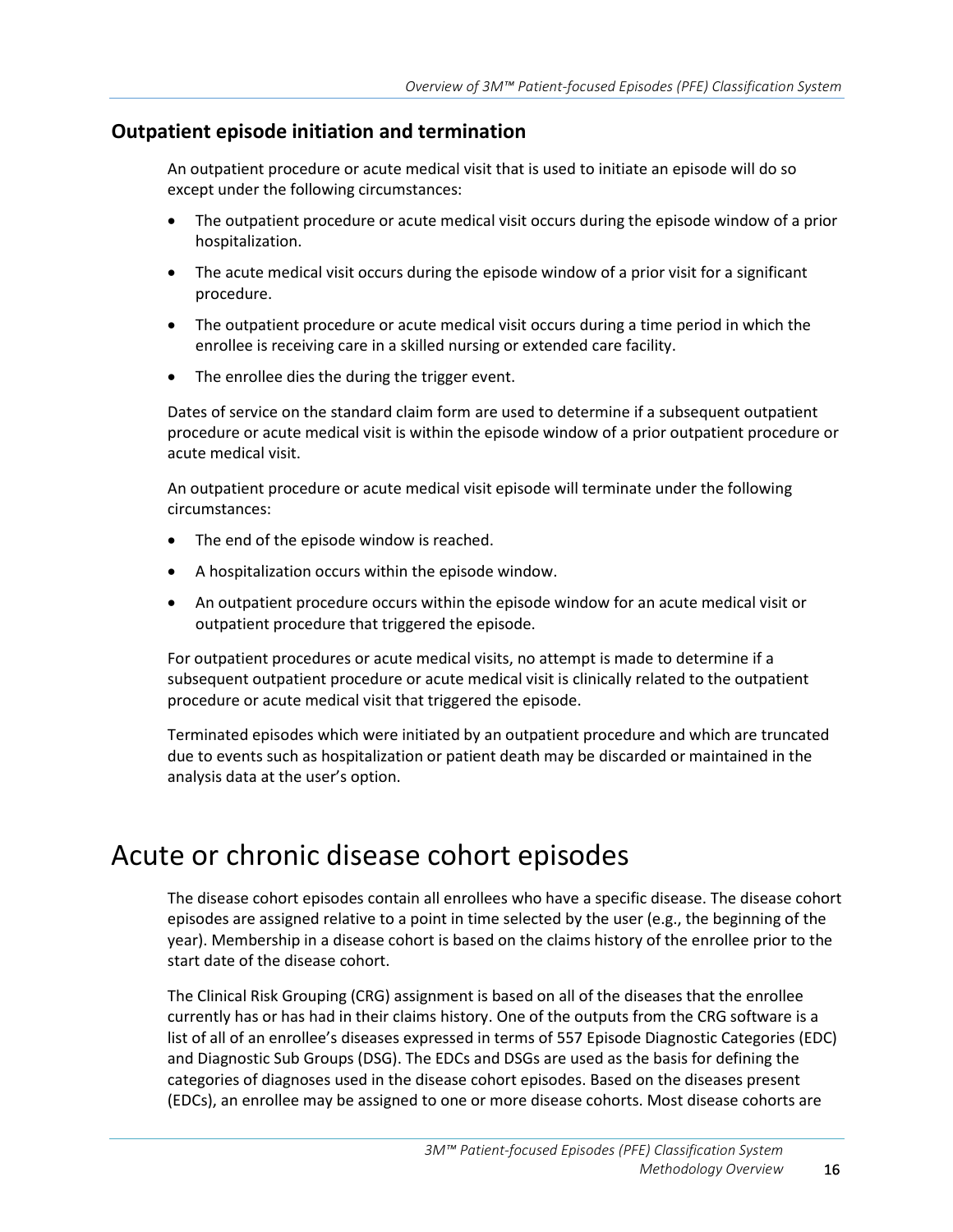based on chronic diseases. However, some major acute events associated with an underlying chronic disease were also included as a separate disease cohort. Enrollees who have a stroke also have underlying cerebrovascular disease. Both a stroke and cerebrovascular disease cohort are created. The chronic disease cohort for cerebrovascular disease has an initiation date specified by the user. However, the acute episode cohort for stroke has an initiation date of the date on which the stroke occurred.

This allows users to profile all patients with cerebrovascular disease over an extended period of time as well as profile all patients during an extended period of time following a stroke. While the acute episode cohorts are similar to the event-based episodes for the same acute disease, an acute episode cohort is not subject to all the initiation and termination rules of an event-based episode. The acute episode cohort allows an extended period of time following the acute event to be profiled and not terminated because of the occurrence of other events.

Pregnancy cohorts are also identified for patients based on the presence of a Pregnancy EDC. The pregnancy cohort is terminated by the occurrence of a delivery or pregnancy termination. Thus, pregnancy cohorts can vary in length.

# <span id="page-16-0"></span>Population episodes

The population episode is essentially the same as a disease episode cohort except that membership in the cohort is not restricted to enrollees with a specific disease. It provides a means of including an entire population of enrollees.

# <span id="page-16-1"></span>Comparing enrollees within an episode

For maximum utility under a variety of circumstances, the PFE grouper performs three basic functions.

**Episode classification.** Based on his/her claims history, each enrollee is assigned to the applicable event-based episodes, disease cohort episodes and a population episode.

**Episode accumulator.** Based on the episode window selected (the pre-determined time following the trigger event, e.g., 90 days) and the resource categories to be included in the episode, the expenditures reported in the historical claims data are accumulated for the applicable event-based episodes for each enrollee, disease cohort episodes for each enrollee and the population episode for each enrollee. Note that individuals can have more than one event-based episode and more than one disease cohort, but can have only one population episode. The accumulator reports the actual expenditures in the user's data.

**Episode estimator.** Based on the episode windows selected and the resource categories to be included in the episode, relative weights are computed for all event-based episodes, disease cohort episodes and the population episode applicable to the enrollee. These relative weights provide a measure of the expected relative costliness of the enrollee compared to all other enrollees in each of the episodes assigned to the enrollee and can be used as the basis for comparing the actual expenditures in the user's data to an expected expenditure level. The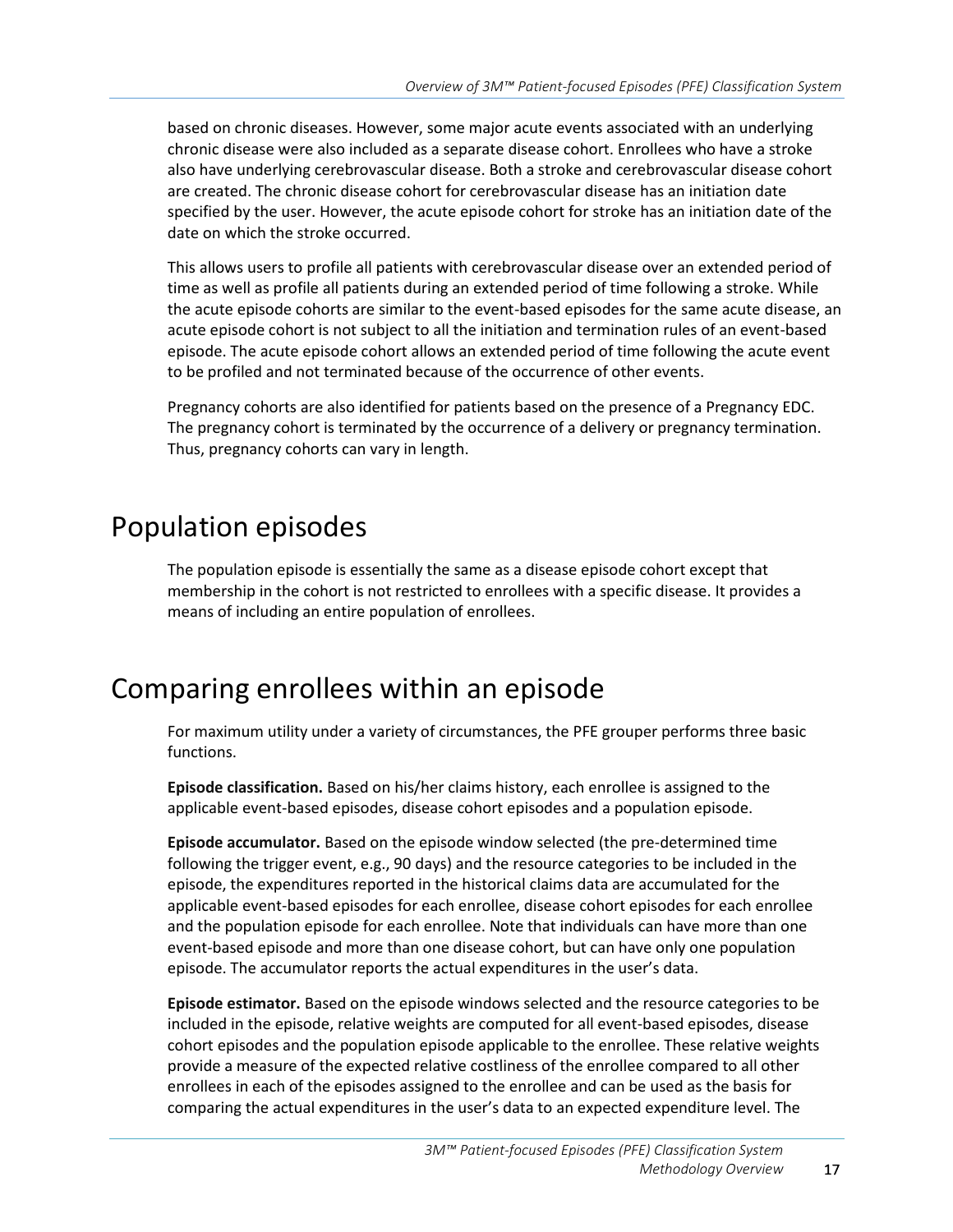episode accumulator creates a financial summary for each enrollee for each type of episode facilitating a consistent comparison of the user's (e.g., a physician group) financial performance within each type of episode. The relative weight from the episode estimator provides a measure of the *expected* relative costliness of the enrollee compared to all other enrollees in the episode. This is critical because it allows providers to respond constructively to the financial incentives created by bundling at various levels. The concept of relative weights was inherent to the success of Medicare's IPPS.

The accumulator summarizes the financial data for each enrollee to conform to the selected episode configuration and the estimator provides a relative weight that predicts the relative level of resources that conforms to the selected episode configuration. The relative weights for the three types of episodes have the following interpretations:

- The relative weight for an event-based episode is a risk adjusted measure of the expected relative costliness of the enrollee's total disease burden compared to all other enrollees *in that event-based episode*.
- The relative weight for a disease cohort episode is a measure of the expected relative costliness of the enrollee's total disease burden compared to all other enrollees *who have that disease*.
- The relative weight for the population episode is a severity adjusted measure of the expected relative costliness of the enrollee's total disease burden compared to all other enrollees *in the population*.

Because the relative weights are computed relative to different subsets of enrollees, the relative weights for the event-based episodes, disease cohort episodes and population episode assigned to the same enrollee will all have different values.

<span id="page-17-0"></span>For a disease cohort episode, the estimator provides a relative weight that predicts the expected relative costliness of the enrollee during the period of time following the initiation date of the cohort. Because the enrollee history prior to the start of the cohort is used to assign the CRG, the estimator relative weight is *predicting* future resource use. This is a prospective application of the disease cohort episodes. Alternatively, the disease cohort episodes can be used in a retrospective mode. The conceptual difference between the prospective and retrospective application of the disease cohort episodes is the data used to describe resource use. The prospective mode uses the CRG assigned based on the data prior to the start of the episode. For the retrospective mode, the data used to assign the Clinical Risk Group (CRG) is based on the data during the period following the initiation of the episode. In the retrospective mode, the estimator relative weights explains concurrent resource use because the disease progression of the enrollee (new diagnoses that develop during the episode window) is being included in the CRG assignment. Like a disease episode cohort, a population episode can be used in prospective or retrospective mode.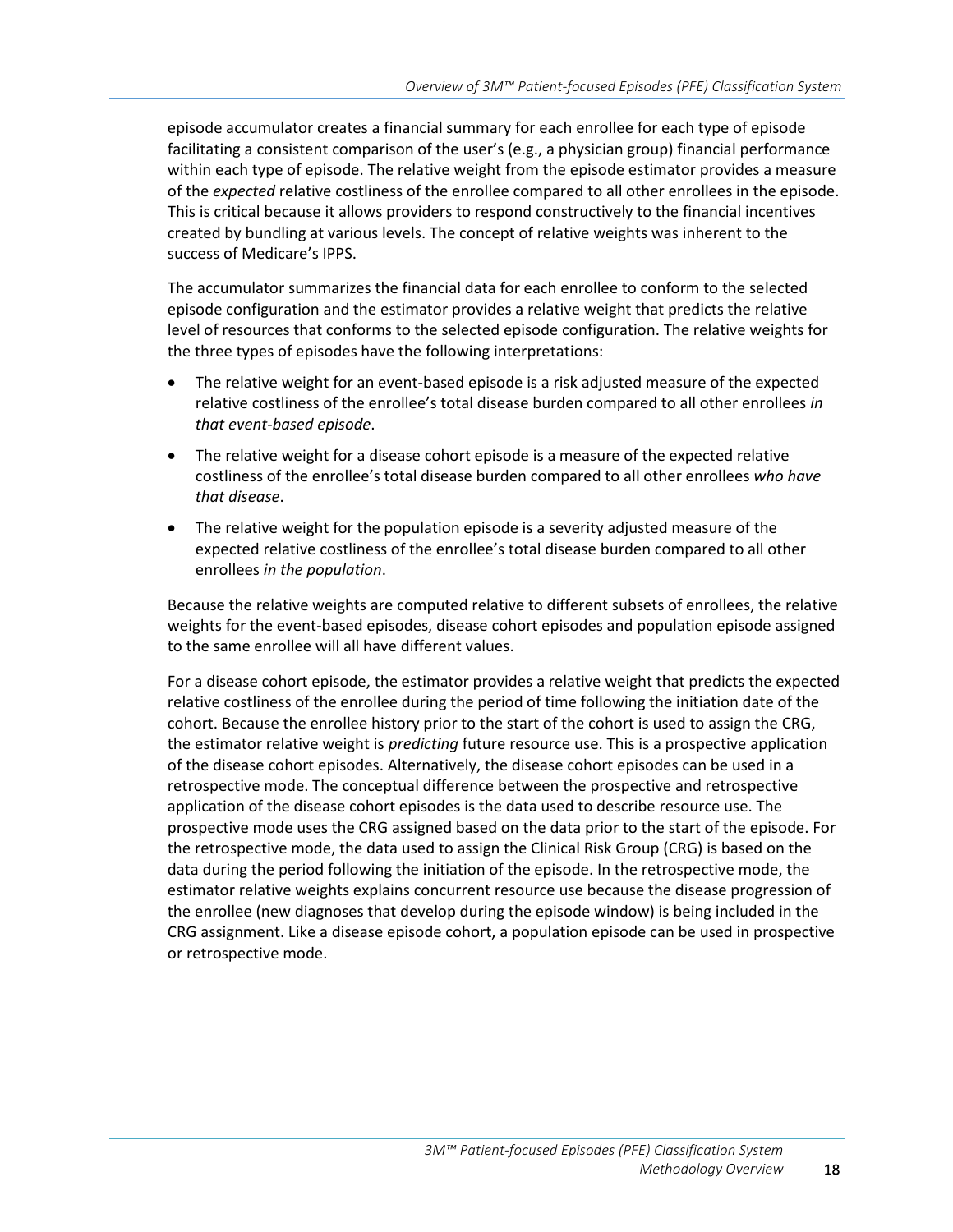# Constructing the episode

The PFE grouper provides the user with great flexibility in specifying the parameters for the construction of the episode.

- For event-based episodes the pre-event window can be set at 0, 1, 3, or 7 days and the post-event window can be set at 7, 15, 30, 60, or 90 days.
- The episode window for the chronic disease cohort and population episodes can be set at 90, 180, or 365 days.
- The episode window for the acute manifestation of a chronic disease cohort episodes can be set at 15, 30, 60, or 90 days.
- Different event-based episode leading and trailing window lengths can be selected for inpatient medical, inpatient surgical, outpatient medical, and outpatient surgical.
- Many services can be included in the episode such as inpatient hospital facility, hospice facility, SNF, extended care facility, outpatient hospital facility, outpatient ER facility, outpatient surgery facility, home health, professional ancillary other, professional inpatient, professional outpatient, professional extended care, professional office, retail pharmacy, outpatient professional pharmacy, outpatient professional DME, outpatient professional laboratory, and outpatient professional radiology.
- Outlier cases can be flagged to be included, excluded, capped, or trimmed.
- Adjustments for truncated episodes (e.g., an incomplete episode due to death) can optionally be applied.

In essence, the PFE grouper allows the user to define episodes across a wide variety of configurations. It should be noted that PFE grouper only allows fixed episode windows (e.g., 30 days post acute following a hospitalization). For patients with chronic diseases the idea that there is an end to an episode that can be determined based on the services delivered to an enrollee is at best arbitrary given the difficulty in linking individual services to specific chronic diseases. Any attempt to establish an empirically determined end point to the episode was viewed as, at best, arbitrary. Further, allowing the length of the episodes across enrollees in the same episode to vary would add considerable complexity to the episode definition as well as increase the variability in service use within the episode. Having uniform episode lengths for each episode simplified the system and made it more readily understood.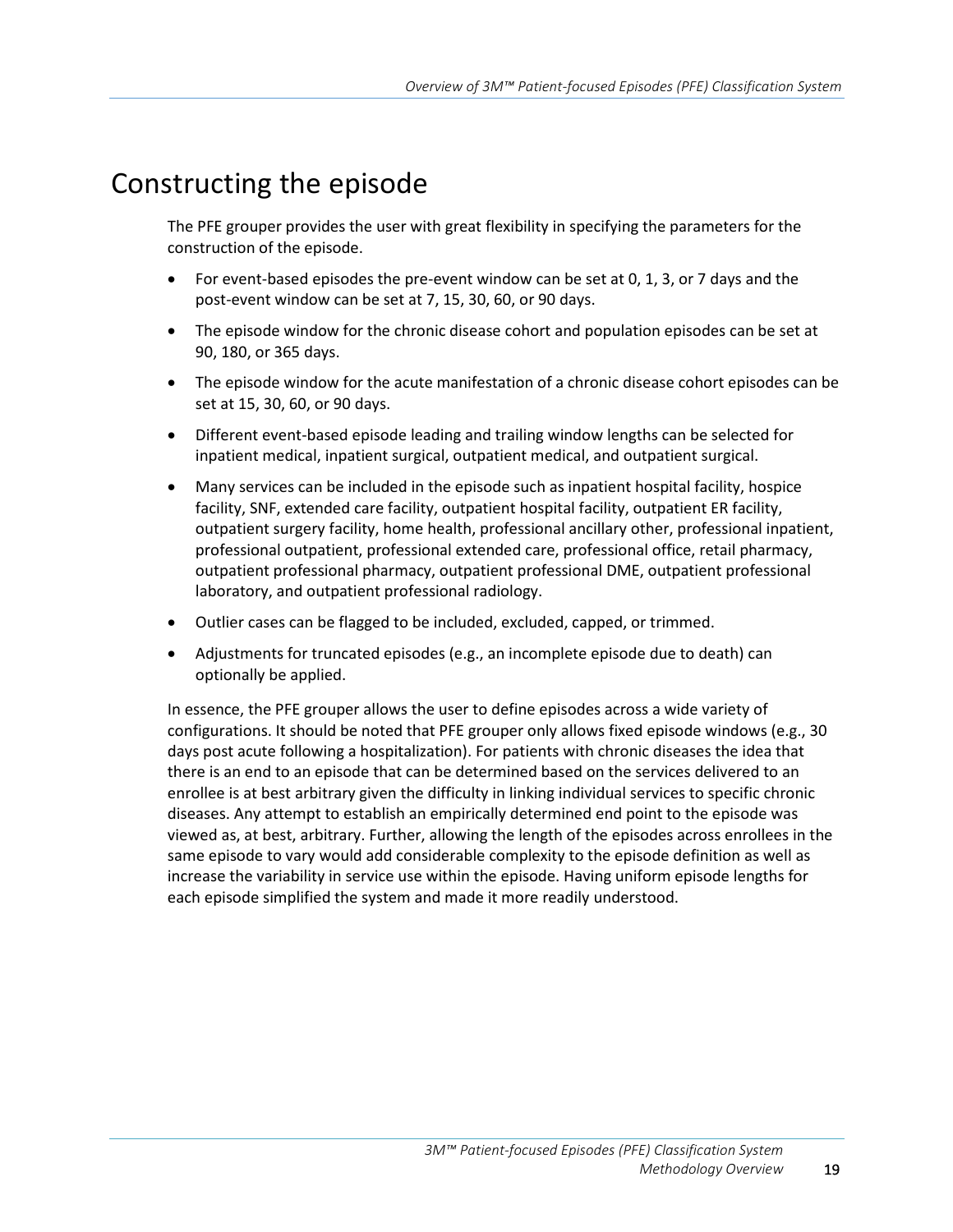The above parameters were set to allow episodes to be constructed over a wide variety of configurations. The overall functioning of the PFE grouper is summarized in the following figure.



## <span id="page-19-0"></span>PFEs as a communication tool

The ultimate objective of the use of episodes for profiling or payment is to motivate behavioral change that leads to lower costs, better care coordination, and better quality. Providers will be better able to achieve these objectives if the episodes are expressed in a clinically meaningful manner that communicates actionable information in a form and at a level of detail sufficient to achieve sustainable behavior changes. The Diagnosis Related Groups (DRGs) were much more than just a pricing mechanism. DRGs defined groups of clinically similar patients, creating a transparent and clinically precise language that was comprehensive (all clinical areas were covered) with a uniform and consistent structure that linked the clinical and financial aspects of care. The importance of the communication value of DRGs cannot be overemphasized. The language of DRGs provided hospital administrators and physicians a meaningful basis for evaluating both the processes of care and the associated financial impact. The simple categorical nature of DRGs was critical to the creation of a powerful, transparent, and clinically precise communications tool.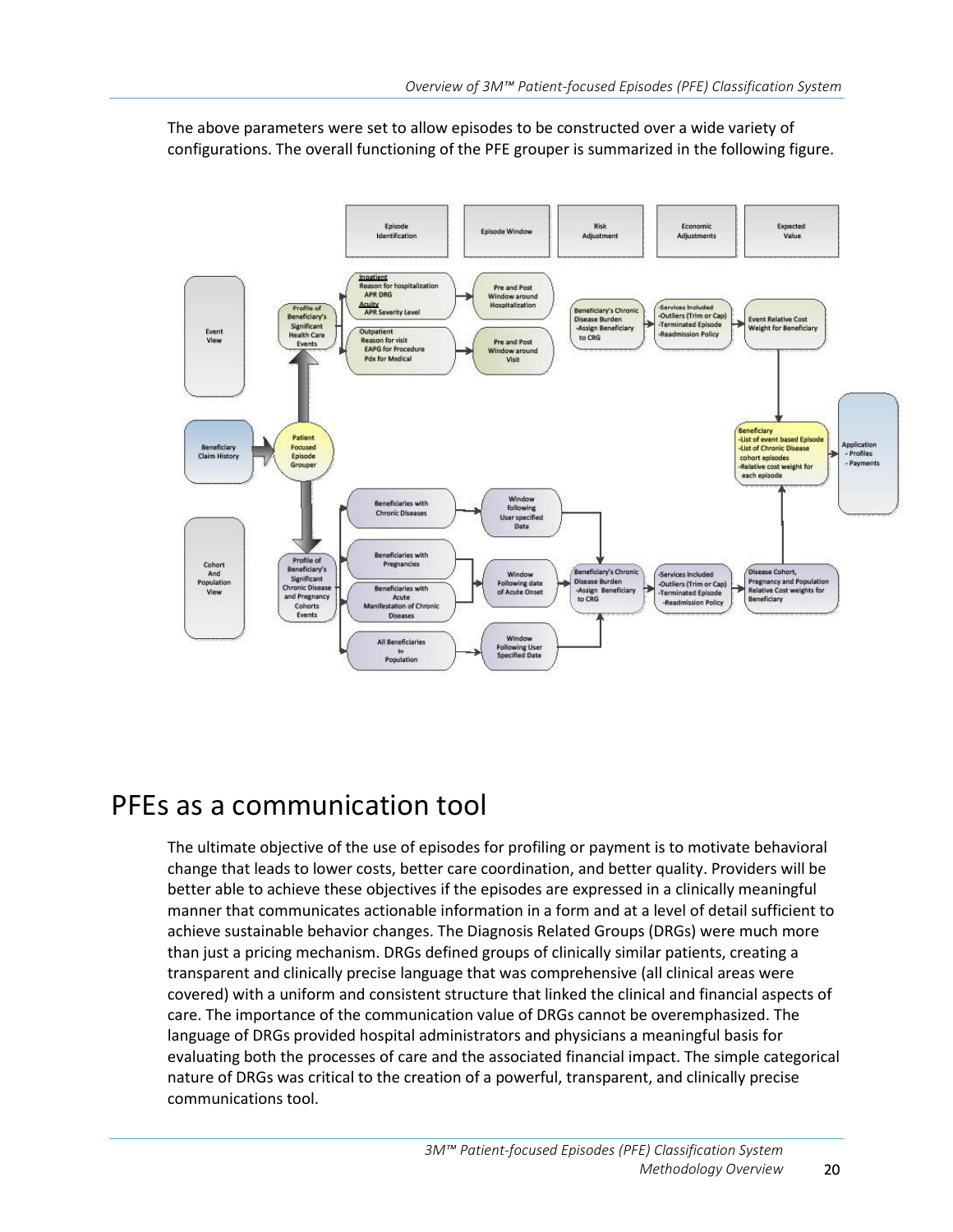The design of the PFEs adheres to the fundamental lessons learned from the DRG-based IPPS. The use of Clinical Risk Groups (CRGs) to differentiate enrollees based on their overall chronic illness burden within each episode provides the basis of a transparent, and clinically precise communications tool that will provide a meaningful basis for evaluating the processes of care and the associated financial impact of post-acute care practice patterns.

# <span id="page-20-0"></span>PFE case study

The PFE approach can be illustrated by examining the PFE software output for a specific case for a 73 year old male. The PFEs were run for 2010 using a seven day pre-window and a 30 day post-window for event episodes and a 365-day retrospective window for the chronic disease cohort episodes and population episode and a 90-day window for the acute disease cohorts. As summarized in "Event-based episodes for case study," this enrollee would have four event-based episodes created in 2010. The column labeled RRE is the relative resource estimate for the enrollee for the episode.

### <span id="page-20-1"></span>**Prior history**

This 73 year old man has a history of type II diabetes discovered at age 56, treated with oral hypoglycemics, plus bronchospastic COPD, peripheral vascular disease with intermittent claudication, and congestive heart failure that had required hospitalization in November 2009, manifesting currently as moderate exertional dyspnea. He had the onset of persistent atrial fibrillation 3 years before that was treated with a beta blocker for rate control and Coumadin for anticoagulation. He also had episodes of bronchitis and bronchospasm requiring treatment with antibiotics and oral steroids on an outpatient basis twice in the past 2 years, most recently in February.

### <span id="page-20-2"></span>**Healthcare events in 2010**

He made monthly visits to the clinical laboratory for monitoring of his anticoagulation. His cardiologist's nurse would call him with the results and instruct him to make any changes in the Coumadin dose that might be needed.

He made his regular 6-month office visit to his pulmonologist in January, where he also had spirometry performed in the office. In February he made an office visit to his primary care physician, who performed a physical exam, ordered blood work, and renewed his medications.

In early March he saw his primary care physician for painless hematuria and was referred to a urologist who he saw him the next day. Two days later he underwent a renal protocol CT scan, which revealed a bladder lesion. Three days later he had an outpatient cystoscopy with fulguration of a bladder lesion. Two weeks later he had a follow-up visit with the urologist and required no further treatment.

He made another follow-up visit to his primary care physician in mid-April, complaining of pain in his left heel that was worse with weight bearing. His physician noted a 3 cm stage III ulcer on his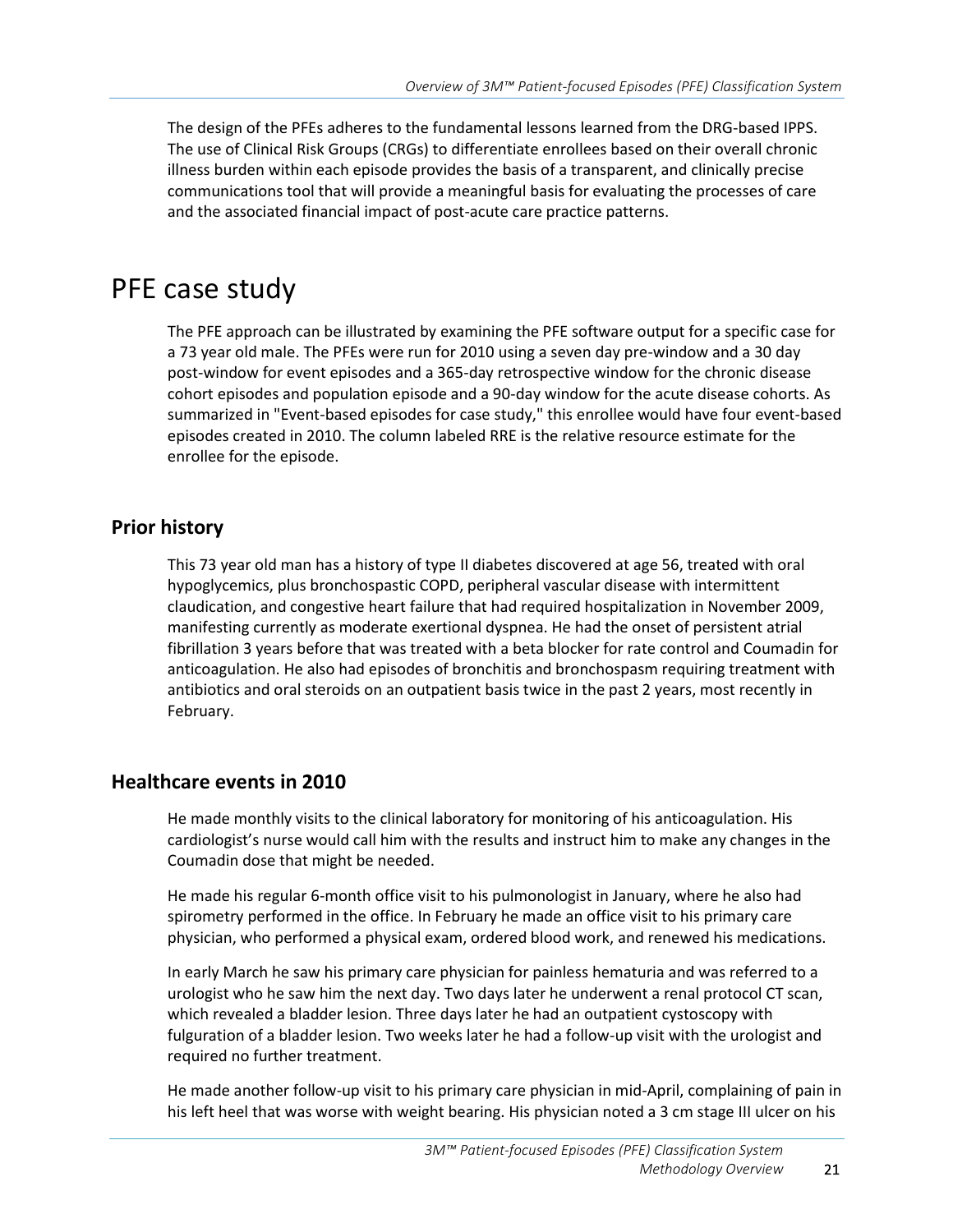heel and referred him to a podiatrist, who treated him conservatively and saw him at 2-week intervals until the ulcer resolved 6 weeks later.

In June he noted the new onset of anterior chest heaviness with his usually well tolerated walk up a moderate incline near his home, which progressed over a 2 week period to chest pain with minimal exertion. He went to his cardiologist who ordered an outpatient cardiac exercise thallium imaging study that showed a moderately large area of reversible ischemia of the anterior cardiac wall. Because of the positive stress test, two days later he underwent a cardiac catheterization that showed a high grade stenosis of the diagonal branch of the left anterior descending (LAD) artery, as well as an estimated 70-75% stenosis of the proximal LAD. During the same procedure, he had two drug-eluting stents placed sequentially in the diagonal artery, and one drug-eluting stent placed in the LAD. He was admitted to the inpatient unit for observation immediately after the procedure, and was discharged without evident problems the following day.

He made an office visit to his primary care physician 7 days after discharge from his stent procedure and another office visit to his cardiologist 10 days after discharge. He continued to have monthly monitoring for his anticoagulation, supervised by his cardiologist's nurse.

He did well without chest pain or other problems until September, when he developed a productive cough, shortness of breath and a low grade fever. He went to the ER and was found to have right lower lobe pneumonia, as well as an exacerbation of his bronchospastic chronic lung disease, with moderately decreased oxygen saturation at 90%. He was hospitalized but continued to deteriorate rapidly, requiring endotracheal intubation and mechanical ventilation in the Medical Intensive Care Unit. He improved rapidly with intravenous antibiotics and intravenous steroids, and was weaned from the ventilator on hospital day 4. He was moved from the ICU and switched to oral antibiotics and steroids on hospital day 6. He tolerated the change to oral medications well, and was discharged 5 days later (11-day hospitalization) to a rehabilitation facility to regain strength and improve his ability to ambulate, which had deteriorated severely during his hospitalization. He was discharged to home 10 days later, after he had improved his ambulation with physical therapy, and with a walker, which he needed for gait stability. A visiting nurse then made 2 home visits at weekly intervals, and the nursing agency provided a home health aide for 2 hours a day for 2 weeks.

He was feeling considerably stronger when he returned to see his primary care physician 7 days after discharge. The physician continued his baseline medical regimen. In late September he visited his cardiologist again, who performed an examination and an ECG, and told him to continue his current regimen.

In November he fell and suffered an abrasion of the medial aspect of his right ankle. Five days later, although the abrasion had appeared to be healing initially, he noted swelling, redness, and pain in the area surrounding the medial malleolus. He went to his local emergency room, where he was found to have a temperature of 101, and was diagnosed as having cellulitis in the ankle area. He refused hospital admission and was treated with oral antibiotics and sent him home, but came back to the ER the following day and again two days later for monitoring. A visiting nurse made home visits 2 days later and again 1 week later to change his dressing and check the progress of wound healing. The erythema and swelling resolved within several days, and he had no complications from the infection.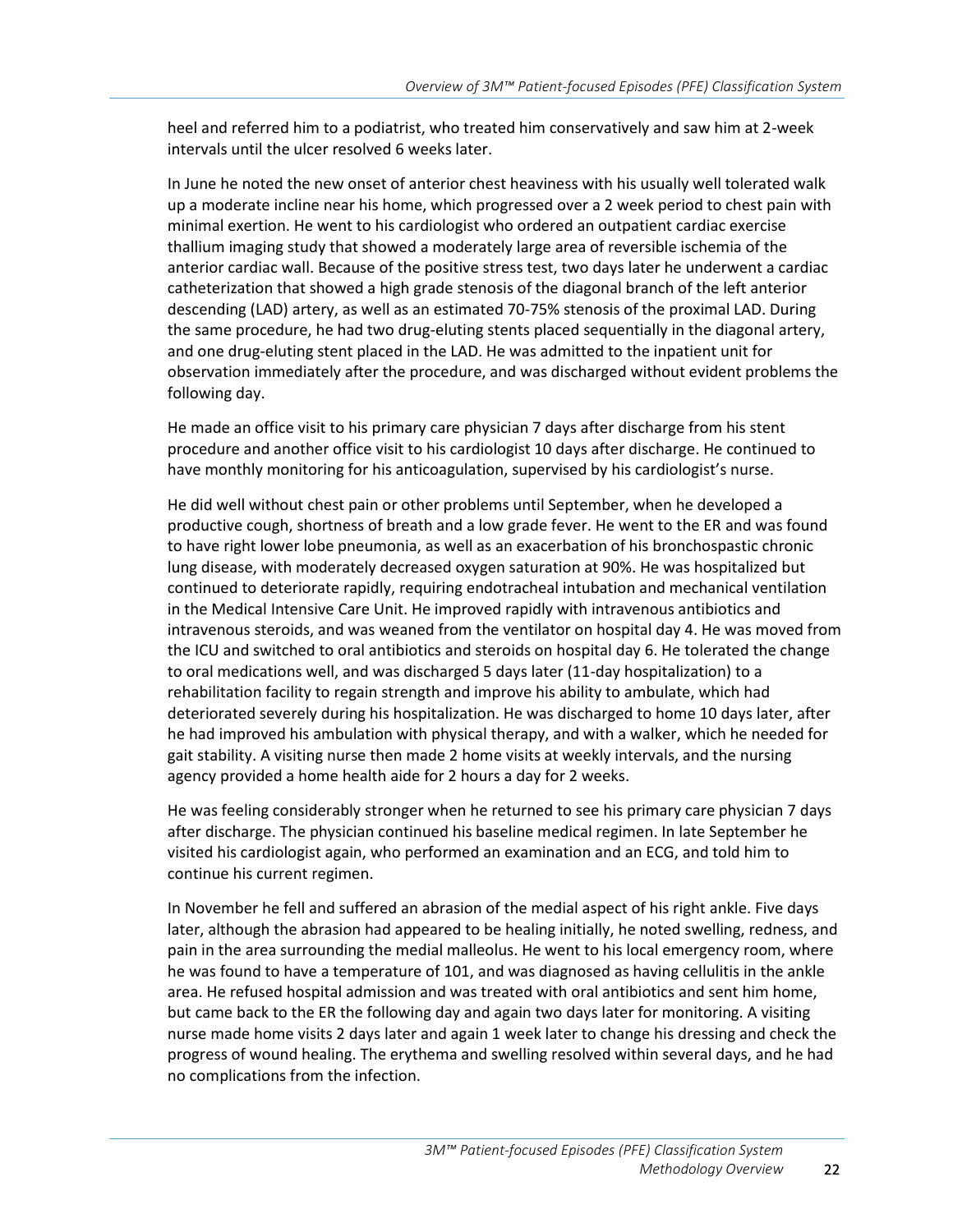By the time he saw his primary care physician again 3 weeks after his Emergency Department visit, his cellulitis had resolved completely.

**Cystourethroscopy in March.** The outpatient therapeutic episode for the cystourethroscopy comprises a total of 38 days: the seven days preceding the procedure, the day of the procedure and the 30 days following the procedure. The services included in the cystourethroscopy episode are the physician visit for hematuria, urologist consult, renal protocol CT scan, cystoscopy with fulguration of a bladder polyp and the follow-up visit with the urologist. At the initiation of the episode the enrollee was assigned to CRG status 7 (three or more dominant chronic diseases) and severity level 3. The enrollee's history includes three dominant chronic conditions—CHF, COPD, and diabetes, causing his assignment to status 7. Based on his CRG assignment, he would be expected to use 97 percent as many resources during this episode as compared to all other enrollees who have a cystourethroscopy episode

**PTCA in June.** The inpatient episode for the PTCA would encompass 39 days: the seven days preceding the procedure, the two day hospitalization and the 30 days following the procedure. The services included in the PTCA episode are initial cardiologist visit, cardiac exercise thallium imaging study, outpatient cardiac catheterization and PTCA, inpatient stay, primary care physician visit and follow-up cardiologist visit. At the initiation of the PTCA episode the enrollee was still assigned to CRG status 7 (three or more dominant chronic diseases) and severity level 3. Based on his CRG assignment, he would be expected to use 1.06 times as many resources during the PTCA episode as compared to all other enrollees who have an inpatient PTCA episode.

**Cellulitis in November.** The outpatient episode for cellulitis would encompass 38 days: the seven days preceding the procedure, the day of the initial visit and the 30 days following the visit. The services included in the cellulitis episode are the initial and subsequent ER visits, the visiting nurse home visits and the visit to his primary care physician. At the initiation of the cellulitis episode the enrollee remained assigned to CRG status 7 (three or more dominant chronic diseases) and severity level 5. Based on his CRG assignment, he would be expected to use 1.59 times as many resources during the outpatient cellulitis episode as compared to all other enrollees who have an outpatient cellulitis episode.

It should be noted that his visits to his primary care physician for the foot ulcer did not initiate an event-based episode. This visit is viewed as a progression of his underlying diabetes and as such does not initiate a new event-based episode. However, it does contribute to the enrollee's severity level assignment. In this example none of the event-based episodes overlap. If any of the episodes had overlapped, the event-based hierarchy and starting and stopping rules would have been used to truncate some of the overlapping episodes so that the enrollee would never be assigned to more than one event-based episode at any point in time.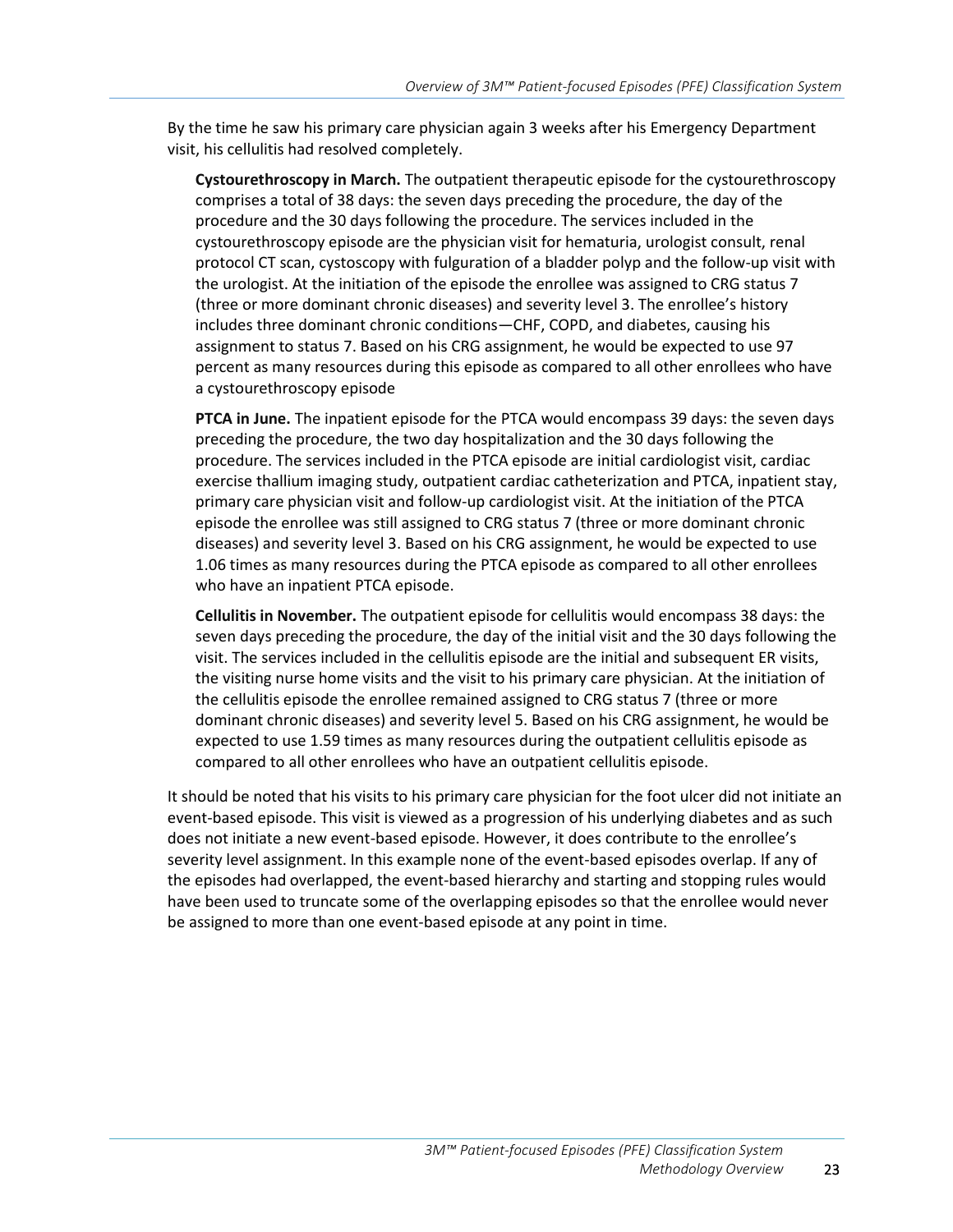| <b>Episode</b><br>type  | <b>Episode</b><br>ID | <b>Episode</b><br>name                                                 | Inpat<br>acuity | <b>CRG</b><br>status | <b>CRG</b><br>severity | <b>RRE</b> | <b>Start</b><br>date | <b>End</b><br>date | <b>Duration</b> |
|-------------------------|----------------------|------------------------------------------------------------------------|-----------------|----------------------|------------------------|------------|----------------------|--------------------|-----------------|
| Outpatient<br>procedure | 1640                 | Level II<br><b>Bladder and</b><br>Kidney Proc                          |                 | $\overline{7}$       | 3                      | 0.97       | 03/25/10             | 05/01/10           | 38              |
| Inpatient<br>procedure  | 1751                 | PTCA with<br>or w/o Stent<br>w/o AMI                                   | $\mathbf{1}$    | $\overline{7}$       | 3                      | 1.06       | 6/27/10              | 08/04/10           | 39              |
| Inpatient<br>medical    | 1331                 | Respiratory<br>infections<br>w/o<br>Ventilator<br>Support >96<br>hours | $\mathbf{1}$    | $\overline{7}$       | 5                      | 0.89       | 08/09/10             | 09/25/10           | 48              |
| Outpatient<br>medical   | 7320                 | <b>Cellulitis</b>                                                      |                 | 7                    | 5                      | 1.43       | 11/04/10             | 11/10/10           | 38              |

#### **Table 1.**

The following table contains the disease cohorts and population cohort or this patient. Because this patient is in Clinical Risk Group (CRG) status 7 (three or more dominant chronic diseases) and at severity level 5, he would be expected to have utilized 2.98 times as many resources as the average enrollee. The enrollee is assigned to eight chronic disease cohorts and one acute disease cohort. The disease cohorts allow all patients with a specific disease to be identified and compared to all other enrollees with that disease over an extended period of time (e.g., one year) encompassing all resources delivered during the time period. For example, this enrollee is expected to require 1.74 times the resources during the year as compared to all other enrollees who have COPD. Compared to all other enrollees with atherosclerosis this enrollee is expected to require 1.97 times the resources. The lower relative weight for enrollees with COPD relative to enrollees with atherosclerosis means that enrollees with COPD on average tend to be sicker than those enrollees with atherosclerosis and therefore, the relative weight for this enrollee is lower because he is being compared to enrollees with COPD who have on average have a greater burden of chronic illness than enrollees with atherosclerosis. This patient also has one acute disease cohort for pneumonia. This event-based episode for pneumonia compared the enrollee to all other enrollees who were hospitalized for pneumonia. The disease cohort for pneumonia compares the enrollee to all other enrollees with pneumonia irrespective of whether they were hospitalized. Enrollees in the disease cohort for pneumonia could be compared in terms of their hospitalization rate or the rates of other types of resources. Relative to all patients with pneumonia, during the 90 days following the onset of pneumonia, the enrollee is expected to require 1.03 times as many resources compared to other patients with pneumonia.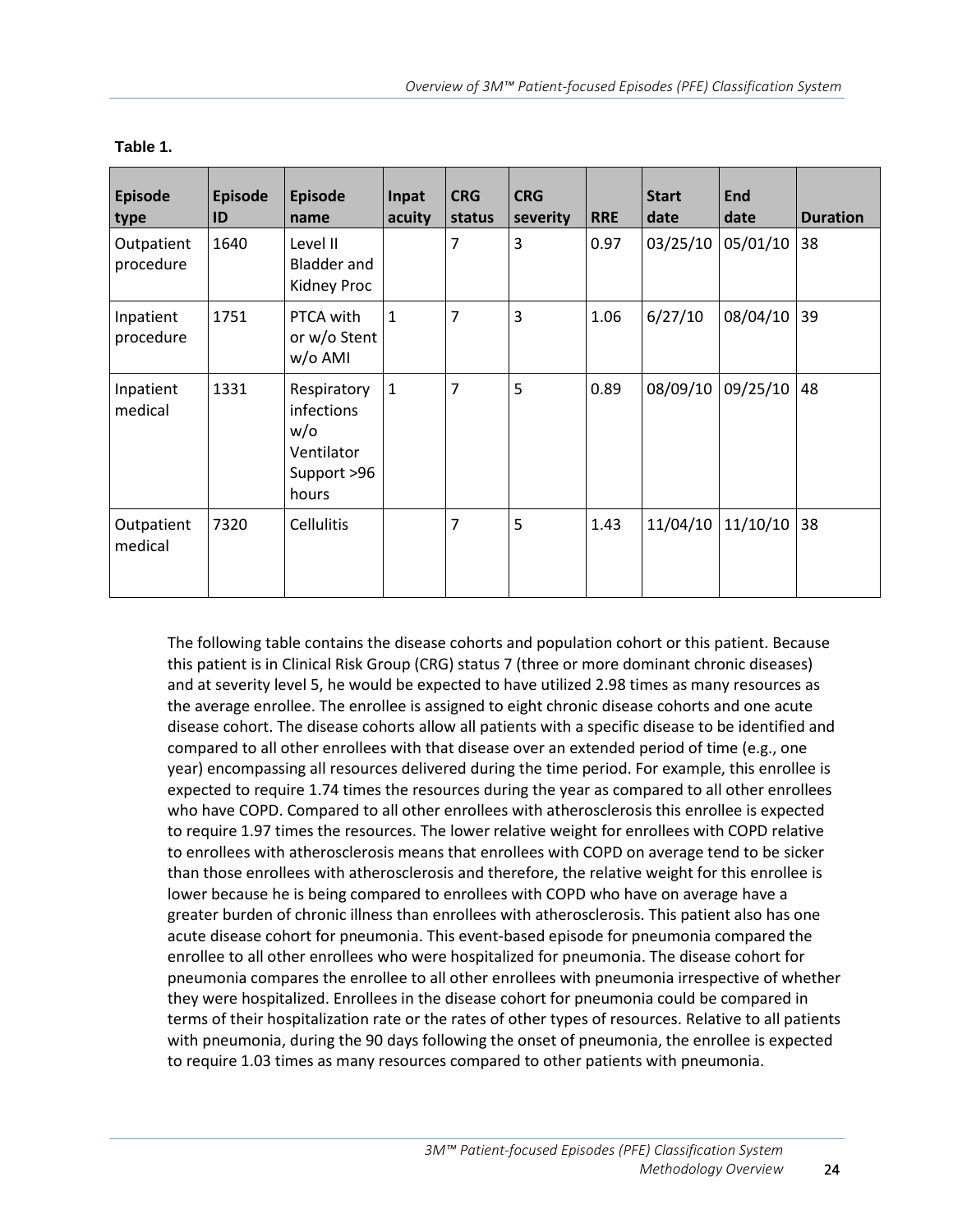| <b>Episode</b><br><b>Type</b> | <b>Episode</b><br>ID | <b>Episode Name</b>                                               | <b>CRG</b><br><b>Status</b> | <b>CRG</b><br><b>Severity</b> | <b>RRE</b> | <b>Start Date</b> | <b>End</b><br><b>Date</b> | <b>Duration</b> |
|-------------------------------|----------------------|-------------------------------------------------------------------|-----------------------------|-------------------------------|------------|-------------------|---------------------------|-----------------|
| Population                    | 3000                 | Population                                                        | $\overline{7}$              | 4                             | 2.12       | 01/01/10          | 12/31/10                  | 365             |
| Chronic<br><b>Disease</b>     | 1330                 | Chronic Obs.<br>Pulmonary<br>Disease and<br><b>Bronchiectasis</b> | $\overline{7}$              | $\overline{4}$                | 1.21       | 01/01/10          | 12/31/10                  | 365             |
| Chronic<br><b>Disease</b>     | 1790                 | Congestive Heart<br>Failure                                       | $\overline{7}$              | $\overline{4}$                | 0.75       | 01/01/10          | 12/31/10                  | 365             |
| Chronic<br><b>Disease</b>     | 4240                 | <b>Diabetes</b>                                                   | $\overline{7}$              | $\overline{4}$                | 1.45       | 01/01/10          | 12/31/10                  | 365             |
| Chronic<br><b>Disease</b>     | 6980                 | Neoplasm of<br>Uncertain<br><b>Behavior</b>                       | $\overline{7}$              | $\overline{4}$                | 1.80       | 01/01/10          | 12/31/10                  | 365             |
| Chronic<br><b>Disease</b>     | 2370                 | Major Chronic<br>Disorders of<br>Arteries & Veins                 | 7                           | 4                             | 1.13       | 01/01/10          | 12/31/10                  | 365             |
| Chronic<br><b>Disease</b>     | 1830                 | Angina &<br><b>Ischemic Heart</b><br><b>Disease</b>               | $\overline{7}$              | 4                             | 1.23       | 01/01/10          | 12/31/10                  | 365             |
| Chronic<br><b>Disease</b>     | 1910                 | Coronary<br>Atheroschlerosis                                      | $\overline{7}$              | $\overline{\mathbf{4}}$       | 1.41       | 01/01/10          | 12/31/10                  | 365             |
| Acute<br><b>Disease</b>       | 1540                 | Pneumonia NOS                                                     | 7                           | 4                             | 1.03       | 08/16/10          | 11/13/10                  | 90              |
| Chronic<br><b>Disease</b>     | 0170                 | Gait<br>Abnormalities                                             | 7                           | 4                             | 1.22       | 01/01/10          | 12/31/10                  | 365             |

### <span id="page-24-0"></span>**Summary**

The design of the PFE methodology has many advantages:

- 1. The event-based use of an event hierarchy so that a enrollee is assigned to one and only one event-based episode at any point in time. This greatly simplifies any event-based development of episode profiling and payment systems.
- 2. The PFEs are patient-centered and encompass all of a patient's comorbidities.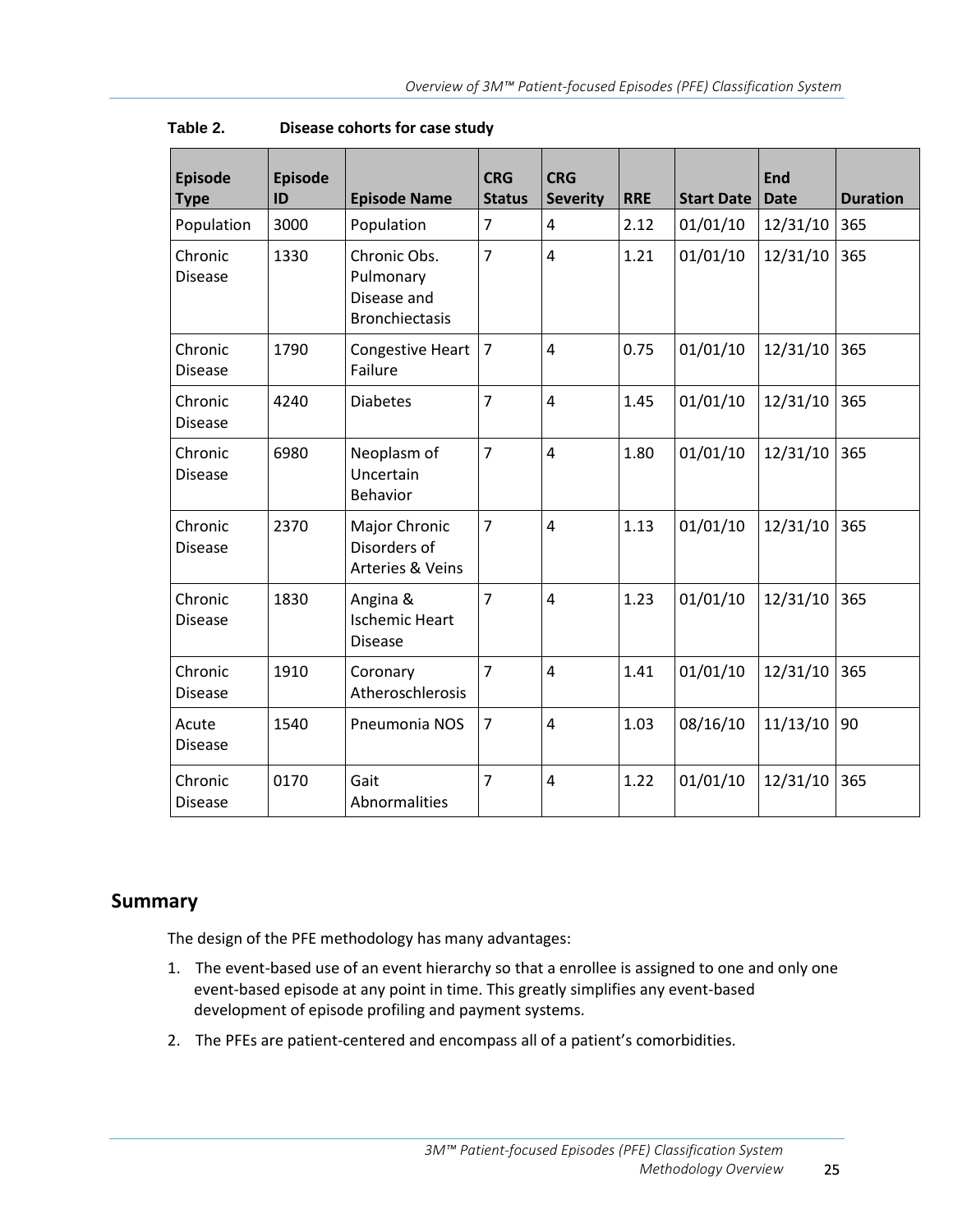- 3. The services delivered during an episode may be associated with the condition that precipitated the episode or service associated with the treatment of the enrollee's comorbidities. With PFEs there is no need to segregate the resources associated with comorbidities from the resources associated with the condition that precipitated the episode.
- 4. The PFE patient-centered model encompasses the entire resource needs of an enrollee. A patient-centered approach greatly simplifies the administration of an episode profiling or payment system because it eliminates the complexity associated with attempting to determine which of the myriad of post-event services are related to the specific reason for the episode. Indeed, one of the prime reasons for the success of IPPS was that it was patient-centered and did not need to implement complex diagnosis based exclusions. In IPPS, the Diagnosis Related Group (DRG) payment represents payment in full for the entire resource needs of the patient (based on the national average resource use). The DRGs take into account any complications or comorbidities eliminating the need for any services to be excluded from the DRG payment amount and paid separately. Thus, in IPPS there is no attempt to decide whether an MRI or a particular procedure is directly related to the reason for hospitalization. All services are included because the DRGs are a patient-centered system that takes into account the entire resource needs of the patient. A critical issue that the PFEs resolve is the allocation of service use (and cost) for individuals with multiple chronic diseases. Since these are the enrollees who are responsible for the majority of spending, this is a fundamental issue.
- 5. The PFEs support an event-based view of episodes and a chronic disease cohort view of episodes. This provides great flexibility in terms of being able to address a wide range of applications.
- 6. The key components of PFEs—Clinical Risk Groups (CRGs), All Patient Refined Diagnosis Related Groups (APR DRGs), Enhanced Ambulatory Patient Groups (EAPGs) and Potentially Preventable Readmissions (PPRs)—are extensively used in the industry. As a result, significant familiarity with these classification methodologies already exists.
- 7. The PFE model is a straightforward extension of the IPPS design and can be readily implemented.
- 8. The episode categories identified form a reasonably comprehensive list of all event-based and disease cohort-based episodes including 243 inpatient event-based episodes, 74 event-based outpatient procedure episodes, nine event-based outpatient medical episodes and 120 chronic disease cohort episodes. While other episodes may be added in the future, the PFEs as configured encompass the vast majority of plausible episodes.
- 9. Risk adjustment is an inherent part of the PFEs. A categorical clinical model provides an inherent method of risk adjustment. There is no need for a separate risk adjustment system. The distribution of enrollees across the different clinical categories (CRGs) provides risk adjustment as a by-product of the assignment of enrollees to the individual CRGs, just as the assignment of patients to DRGs directly risk adjusts IPPS payments.
- 10. The inclusion of an outlier threshold ensures that extreme cases do not distort profiles or cause large payment losses.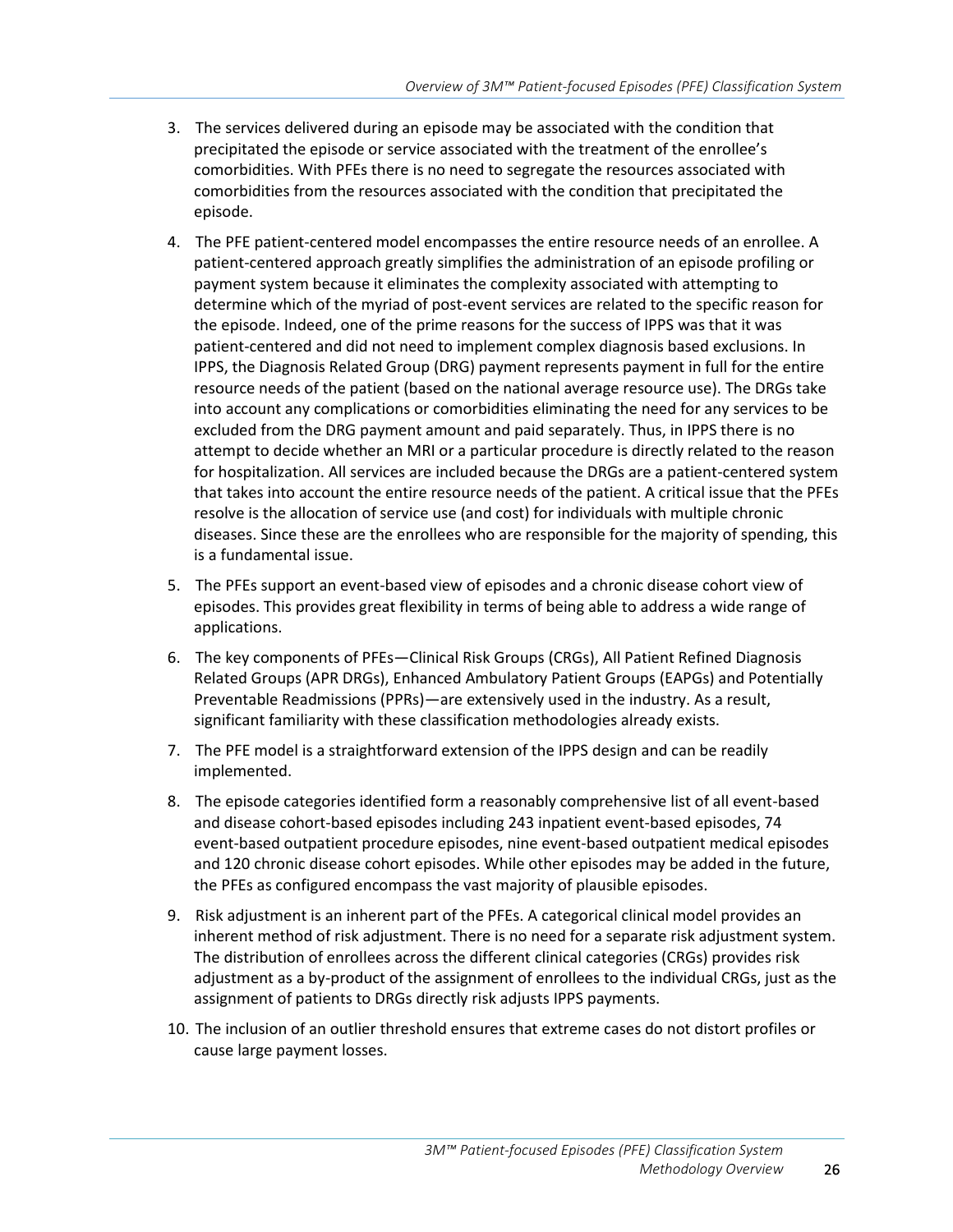- 11. PFEs support disease cohort episodes. This addresses a limitation that would otherwise exist for event-based episodes. Event-based episodes give providers an incentive to provide services within the episode efficiently, but do not provide an incentive to reduce the number of event-based episodes. In order to provide a means of addressing this issue, PFEs also include disease cohort episodes, pregnancy episodes, and population-based episode. The cohort and population episodes provide a means of comparing the rates at which potentially preventable services occur. For example, the hospitalization rates within a whole population or for enrollees with a specific disease (e.g., diabetes) can be compared on a risk adjusted basis using the disease cohort and population episodes.
- 12. PFEs create an effective communications tool. The ultimate objective of the use of episodes for profiling or payment is to motivate behavioral change that leads to lower costs, better care coordination and better quality. Providers will be better able to achieve these objectives if the episodes are expressed in a clinically meaningful manner that communicates actionable information in a form and at a level of detail sufficient to achieve sustainable behavior changes. This is the core lesson from the DRG-based IPPS. The use of CRGs to differentiate enrollees based on their overall chronic illness burden within each episode provides the basis of a transparent and clinically precise communications tool that will provide a meaningful basis for evaluating the processes of care and the associated financial impact of care practice patterns.
- 13. The PFE estimator component provides a risk adjusted relative weight that can be the basis for establishing the target episode payments or a single, prospectively-determined bundled payment. The availability of the accumulator and estimator functions in the PFE software provide a uniform and consistent approach to establishing reasonable episode payment targets and prospective bundled episode payment levels.
- 14. The PFE grouper has been designed for maximum flexibility. Predefined options have been established for many of the episode parameters (window length, etc) making it straightforward to construct episodes tailored to specific needs.

The PFEs as constructed form a comprehensive definition of episodes that can be applied to the complete cross-section of profiling and payment applications.

# <span id="page-26-0"></span>Event identification assignment

Each event created from claims data will be given an event type. The first step in determining the event(s) and their event types is to determine the claim type of each claim. Claim type will qualify for one of the following:

- Pharmacy (D)
- Facility (F)
- Professional (P)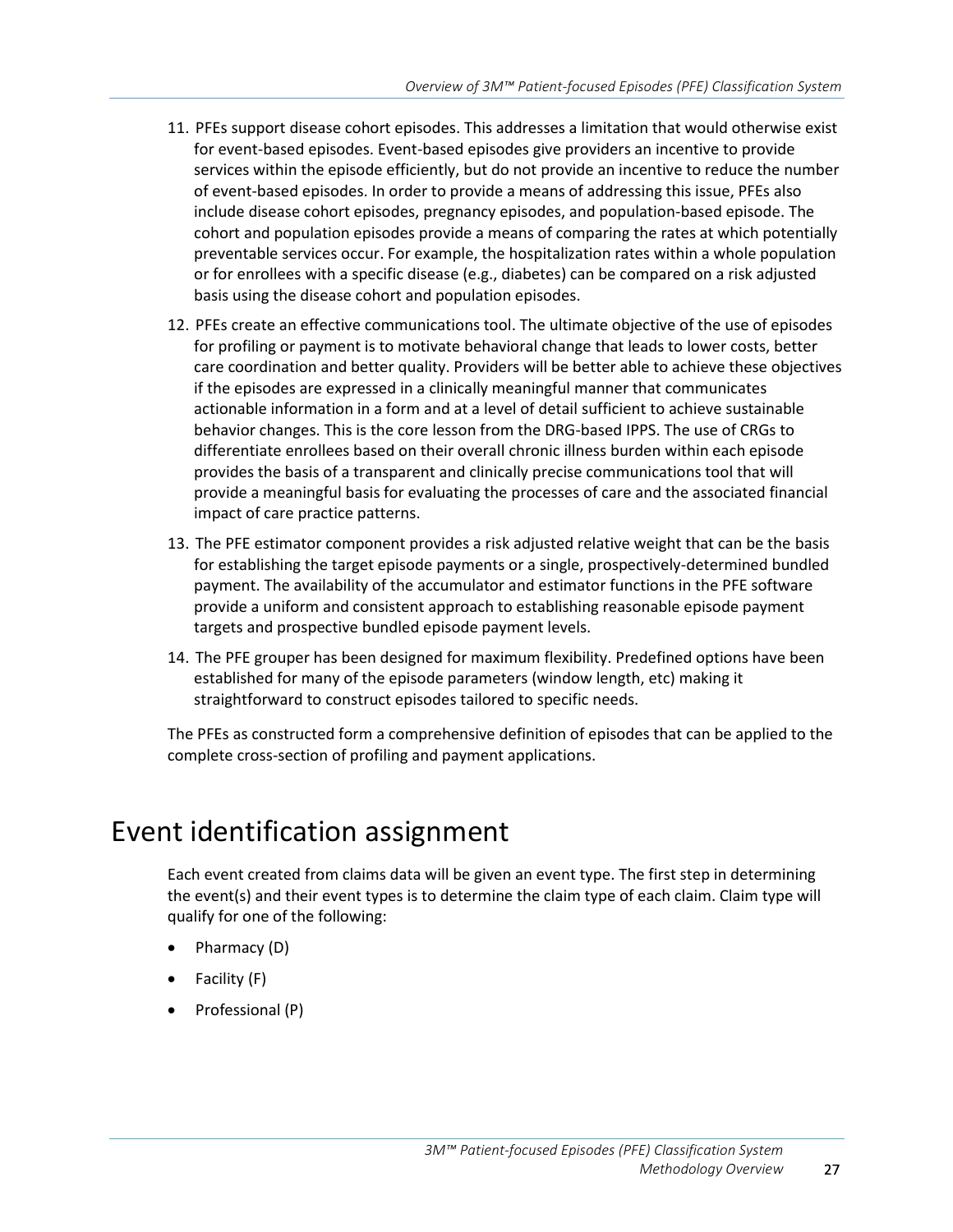### <span id="page-27-0"></span>**Facility Event Types**

To determine the event type of facility claims, we first determine from the billing type indicator if the claim is classified as Outpatient Hospital Facility (FO) or Outpatient Surgery Facility (FS). If it is not, then the billing type indicator is evaluated to determine the event type (pag[e 29\)](#page-28-2). The following event types originate from inpatient claims in this way: Inpatient Hospital Facility (FI), Extended Care Facility (FX), Hospice Facility (FH), Skilled Nursing Facility (FN), and Home Health (HH). If the claim's type is Facility and there is an unknown billing type indicator, then the claim will have an event type of Facility Unknown (FM).

If the claim type is Inpatient Hospital Facility (FI) there is additional logic applied if there was a transfer. There are two situations when this additional logic is applied and the claims are combined into a single FI event:

- When two inpatient claims exist where the second claim's admission date is the same day
- When an inpatient claim is one day later than the previous inpatient claim's discharge date and there is also a transfer disposition status (pag[e 36\)](#page-35-0)

If the billing type indicator of the claim is Outpatient Hospital Facility (FO), or Outpatient Surgery Facility (FS) each line of the claim is evaluated separately, with the possibility of a separate event created for each claim line. Each claim line shall go through a four step process to determine the event type. First, the HCPCS/CPT® code on the claim line is evaluated to determine if it qualifies as one of the following event types: Outpatient/Professional Radiology (RR), Outpatient/Professional Pharmacy (DD), Outpatient/Professional Laboratory (LL), and Outpatient/Professional DME (EE). Second, the revenue center code on the claim line is evaluated to determine if it qualifies as an Outpatient ER Facility (FE) event type (pag[e 33\)](#page-32-0). If there is an ER facility revenue code all remaining claims will also be assigned as an Outpatient ER Facility event otherwise, all remaining claim lines from the claim are classified as event type Outpatient Hospital Facility (FO). Third, all claim lines from the same claim that have the same service date and received the same event type classification in steps 1 through 3 shall be combined into a single event.

### <span id="page-27-1"></span>**Professional Event Types**

Events are created from professional claims through a process similar to outpatient facility claims. Each line of the claim is evaluated separately, with the possibility of a separate event created for each claim line. Each claim lines goes through a three step process to determine the event type. First, the HCPCS/CPT® code on the claim line is evaluated to determine if it qualifies as one of the following event types: Outpatient/Professional Radiology (RR), Outpatient/Professional Pharmacy (DD), Outpatient/Professional Laboratory (LL), and Outpatient/Professional DME (EE). Second, the place of service of the claim line is evaluated to determine the event type, resulting in one of the following five event types: Professional Outpatient (PO), Professional Inpatient (PI), Professional Extended Care (PX), Professional Ancillary/Other (PA), and Professional Office (PZ) (refer to Appendix D). Third, all claim lines from the same claim that have the same service date and received the same event type classification in steps 1 and 2 shall be combined into a single event.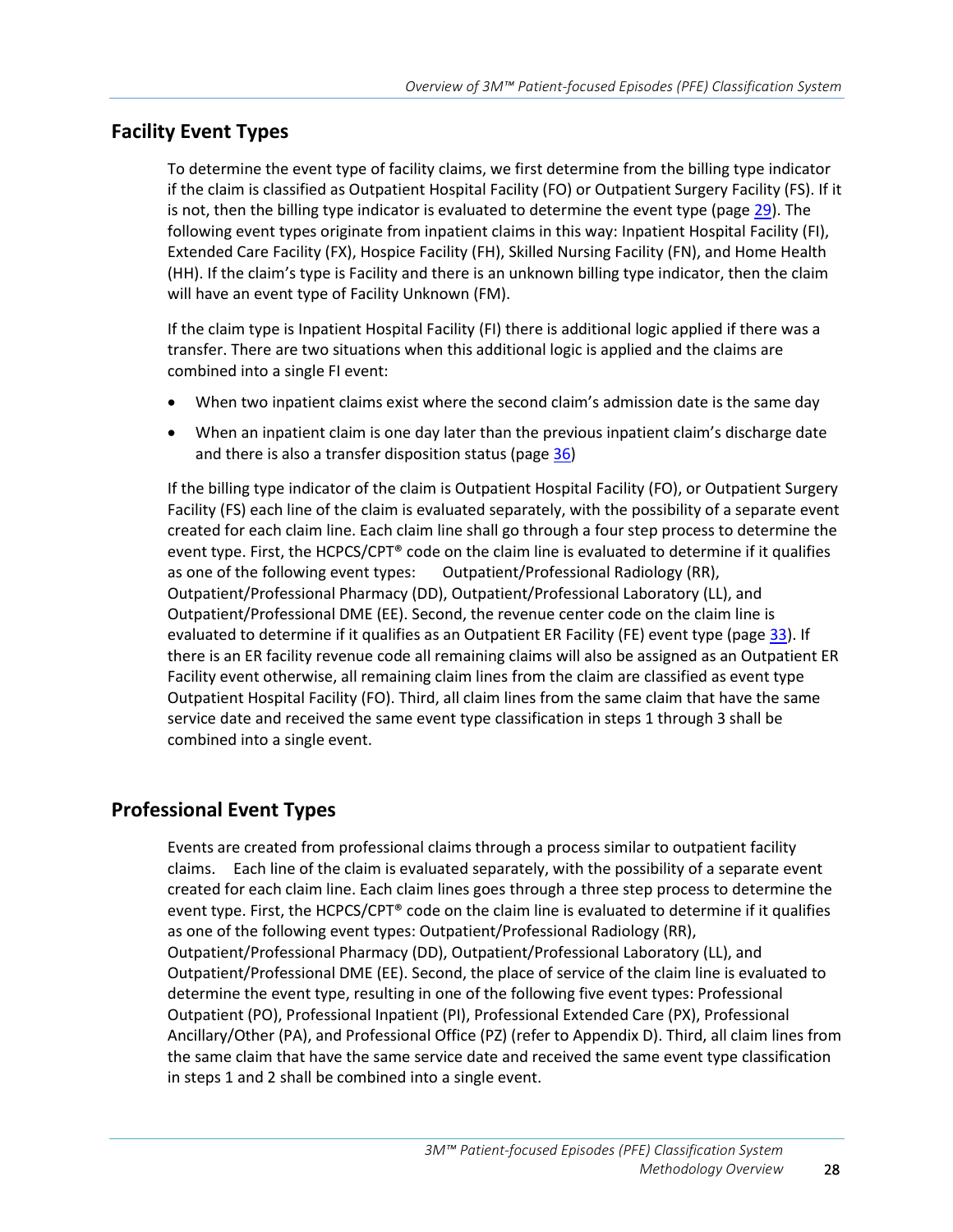### <span id="page-28-0"></span>**Pharmacy Event Types**

If the Claim type is a Pharmacy claim, an event with event type Retail Pharmacy (DX) is created for each set of claim lines with the same date of service.

### <span id="page-28-1"></span>**Flowchart of event identification logic**

<span id="page-28-2"></span>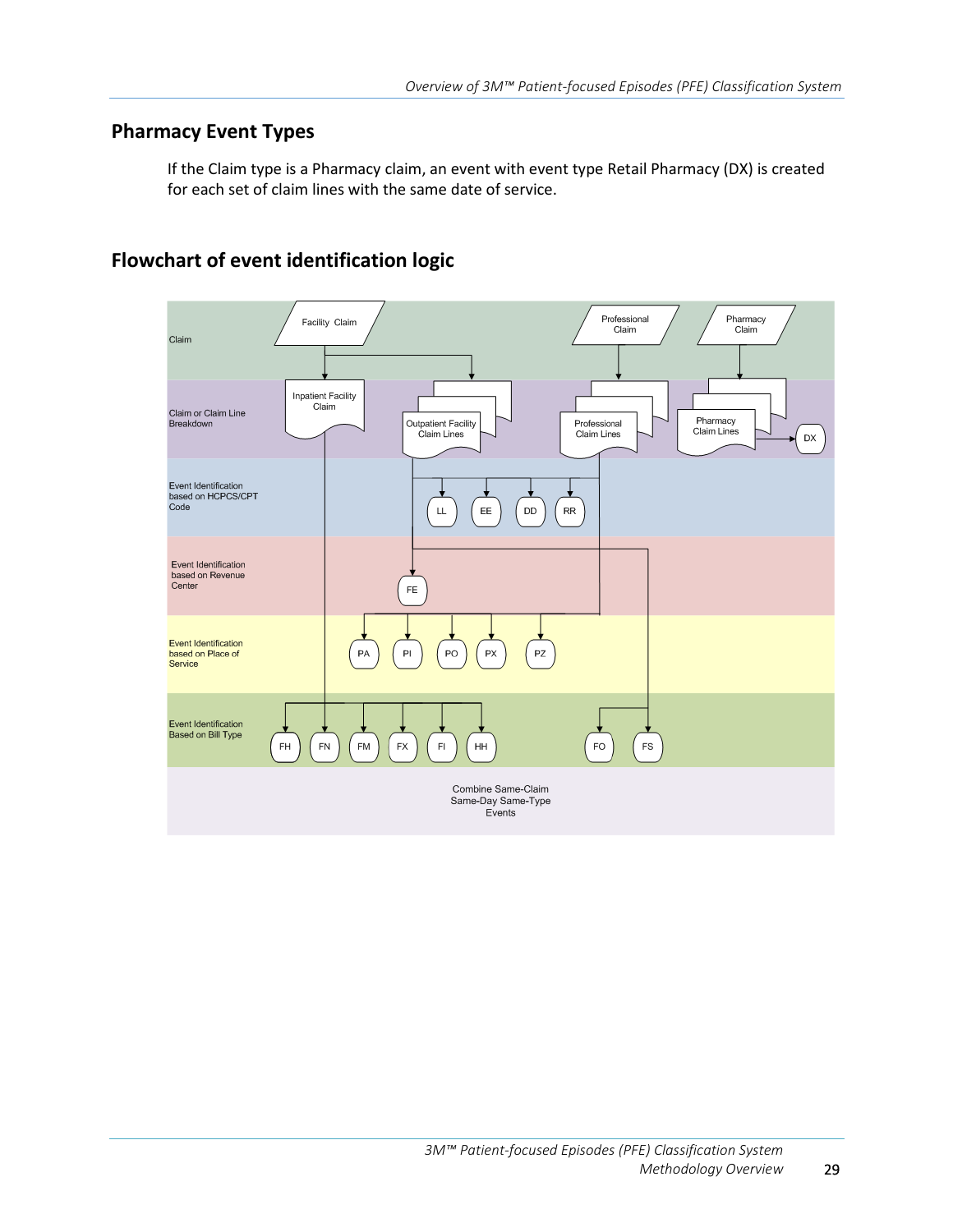| <b>Bill</b><br><b>Type</b> | <b>Bill Type Description</b>                                                                                               | <b>Event</b><br>Identification<br><b>Type</b> | <b>Event Identification</b><br><b>Type Description</b> |
|----------------------------|----------------------------------------------------------------------------------------------------------------------------|-----------------------------------------------|--------------------------------------------------------|
| 11                         | Hospital Inpatient (Including<br>Medicare Part A)                                                                          | FI.                                           | <b>Inpatient Hospital</b><br>Facility                  |
| 12                         | Inpatient (Medicare Part<br>Hospital<br>B Only) (Includes HHA Visits Under a<br>Part B Plan of Treatment)                  | FI.                                           | Inpatient Hospital<br>Facility                         |
| 13                         | Hospital Outpatient (Includes HHA<br>Visits Under a Part A Plan of<br><b>Treatment Including DME Under</b><br>Part A)      | FO                                            | <b>Outpatient Hospital</b><br>Facility                 |
| 14                         | Hospital Laboratory Services<br><b>Provided to Non-Patients</b><br>or Home<br>Health Not Under a Plan of<br>Treatment      | FO                                            | <b>Outpatient Hospital</b><br>Facility                 |
| 15                         | Intermediate Care Level 1<br>Hospital<br>Admit through Discharge Claim                                                     | FI.                                           | Inpatient Hospital<br>Facility                         |
| 16                         | Intermediate Care Level II<br>Hospital<br><b>Interim Continuing Claim</b>                                                  | FI.                                           | <b>Inpatient Hospital</b><br>Facility                  |
| 17                         | <b>Reserved for National</b><br>Hospital<br>Assignment<br>Interim                                                          | FI.                                           | Inpatient Hospital<br>Facility                         |
| 18                         | <b>Swing Beds</b><br>Hospital                                                                                              | FI.                                           | Inpatient Hospital<br>Facility                         |
| 21                         | <b>Skilled Nursing</b><br>Inpatient<br>(Including Medicare Part A)                                                         | <b>FN</b>                                     | <b>Skilled Nursing Facility</b>                        |
| 22                         | <b>Skilled Nursing</b><br>Inpatient<br>(Medicare Part B Only) (Includes<br>HHA Visits Under a Part B Plan of<br>Treatment) | FN                                            | <b>Skilled Nursing Facility</b>                        |
| 23                         | Skilled Nursing Outpatient<br>(Includes HHA Visits Under a Part A<br>Plan of Treatment Including DME<br>Under Part A)      | <b>FN</b>                                     | <b>Skilled Nursing Facility</b>                        |

### **Bill type mapped to event identification type**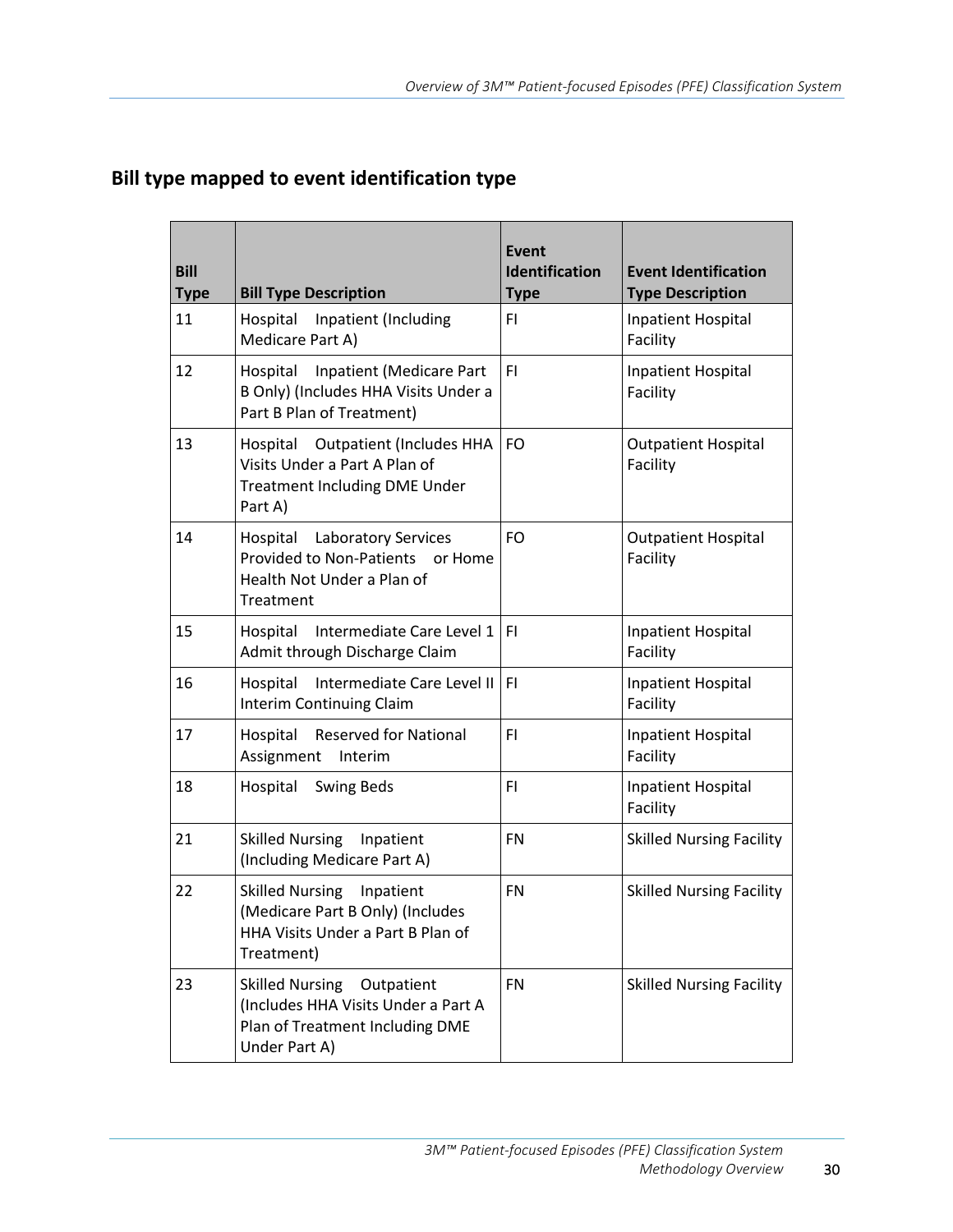| <b>Bill</b><br><b>Type</b> | <b>Bill Type Description</b>                                                                                                                                             | Event<br><b>Identification</b><br><b>Type</b> | <b>Event Identification</b><br><b>Type Description</b> |
|----------------------------|--------------------------------------------------------------------------------------------------------------------------------------------------------------------------|-----------------------------------------------|--------------------------------------------------------|
| 24                         | <b>Skilled Nursing</b><br>Laboratory<br>Services Provided to Non-Patients<br>or Home Health Not Under a Plan of<br>Treatment                                             | <b>FN</b>                                     | <b>Skilled Nursing Facility</b>                        |
| 26                         | Skilled Nursing Intermediate Care<br>Level II<br>Admit through Discharge<br>Claim                                                                                        | <b>FN</b>                                     | <b>Skilled Nursing Facility</b>                        |
| 27                         | <b>Skilled Nursing</b><br>Reserved for<br>National Assignment Admit<br>through Discharge Claim                                                                           | <b>FN</b>                                     | <b>Skilled Nursing Facility</b>                        |
| 28                         | Skilled Nursing Swing Beds<br>Admit through Discharge Claim                                                                                                              | <b>FN</b>                                     | <b>Skilled Nursing Facility</b>                        |
| 31                         | Home Health Facility Inpatient<br>(Including Medicare Part A)                                                                                                            | <b>HH</b>                                     | Home Health                                            |
| 32                         | Home Health Facility Inpatient<br>(Medicare Part B Only) (Includes<br>HHA Visits Under a Part B Plan of<br>Treatment)                                                    | <b>HH</b>                                     | Home Health                                            |
| 33                         | Home Health Facility Outpatient<br>(Includes HHA Visits Under a Part A<br>Plan of Treatment Including DME<br>Under Part A)                                               | HH                                            | Home Health                                            |
| 34                         | Home Health Facility Laboratory<br><b>Services Provided to Non-Patients</b><br>or Home Health Not Under a Plan of<br>Treatment                                           | <b>HH</b>                                     | Home Health                                            |
| 35                         | Home Health Facility<br>Intermediate<br>Care Level 1<br>Admit through<br>Discharge Claim                                                                                 | HH                                            | Home Health                                            |
| 41                         | Religious Non-medical Health Care<br>Institutions<br>Inpatient (Including<br>Medicare Part A)                                                                            | FI.                                           | Inpatient Hospital<br>Facility                         |
| 43                         | Religious Non-medical Health Care<br>Institutions<br><b>Outpatient (Includes</b><br>HHA Visits Under a Part A Plan of<br><b>Treatment Including DME Under</b><br>Part A) | FO                                            | <b>Outpatient Hospital</b><br>Facility                 |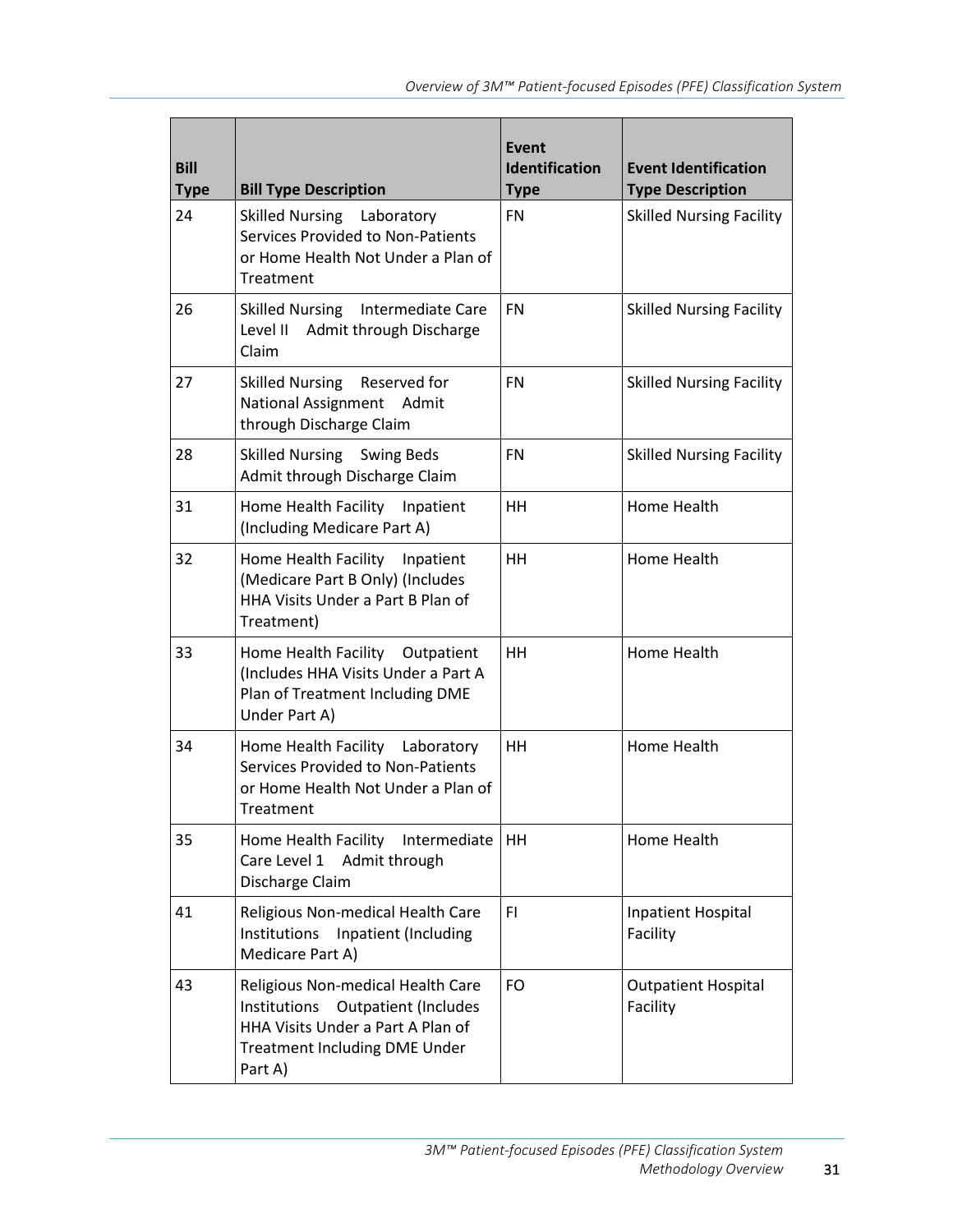| <b>Bill</b><br><b>Type</b> | <b>Bill Type Description</b>                                                                                                      | <b>Event</b><br>Identification<br><b>Type</b> | <b>Event Identification</b><br><b>Type Description</b> |
|----------------------------|-----------------------------------------------------------------------------------------------------------------------------------|-----------------------------------------------|--------------------------------------------------------|
| 55                         | <b>Reserved for National Assignment</b><br>Intermediate Care Level 1<br>Admit<br>through Discharge Claim                          | <b>FM</b>                                     | <b>Other Facility</b>                                  |
| 57                         | <b>Reserved for National Assignment</b><br><b>Reserved for National Assignment</b>                                                | <b>FM</b>                                     | <b>Other Facility</b>                                  |
| 63                         | <b>Intermediate Care</b><br>Outpatient<br>(Includes HHA Visits Under a Part A<br>Plan of Treatment Including DME<br>Under Part A) | <b>FM</b>                                     | <b>Other Facility</b>                                  |
| 64                         | Intermediate Care - Lab to HHA                                                                                                    | <b>FM</b>                                     | <b>Other Facility</b>                                  |
| 65                         | Intermediate Care - Level I                                                                                                       | FM                                            | <b>Other Facility</b>                                  |
| 66                         | Intermediate Care - Level II                                                                                                      | <b>FM</b>                                     | <b>Other Facility</b>                                  |
| 71                         | <b>Clinic Rural Health Clinic</b>                                                                                                 | FO                                            | <b>Outpatient Hospital</b><br>Facility                 |
| 72                         | Clinic Clinc - Hospital Based or<br>Independent Renal Dialysis Center                                                             | FO                                            | <b>Outpatient Hospital</b><br>Facility                 |
| 73                         | <b>Clinic Freestanding</b>                                                                                                        | FO                                            | <b>Outpatient Hospital</b><br>Facility                 |
| 74                         | <b>Clinic ORF</b>                                                                                                                 | <b>FO</b>                                     | <b>Outpatient Hospital</b><br>Facility                 |
| 75                         | <b>Clinic CORF</b>                                                                                                                | FO                                            | <b>Outpatient Hospital</b><br>Facility                 |
| 76                         | <b>Clinic CMHC</b>                                                                                                                | <b>FO</b>                                     | <b>Outpatient Hospital</b><br>Facility                 |
| 77                         | Clinic - Federally Qualified Health<br>Centers                                                                                    | FM                                            | <b>Other Facility</b>                                  |
| 79                         | Clinic Other                                                                                                                      | <b>FO</b>                                     | <b>Outpatient Hospital</b><br>Facility                 |
| 81                         | Specialty Facility or ASC Surgery<br>Hospice (Non Hospital Based)                                                                 | <b>FH</b>                                     | <b>Hospice Facility</b>                                |
| 82                         | Specialty Facility or ASC Surgery<br>Hospice (Hospital Based)                                                                     | FH                                            | <b>Hospice Facility</b>                                |
| 83                         | Specialty Facility or ASC Surgery<br><b>Ambulatory Surgery</b>                                                                    | <b>FS</b>                                     | <b>Outpatient Surgery</b><br>Facility                  |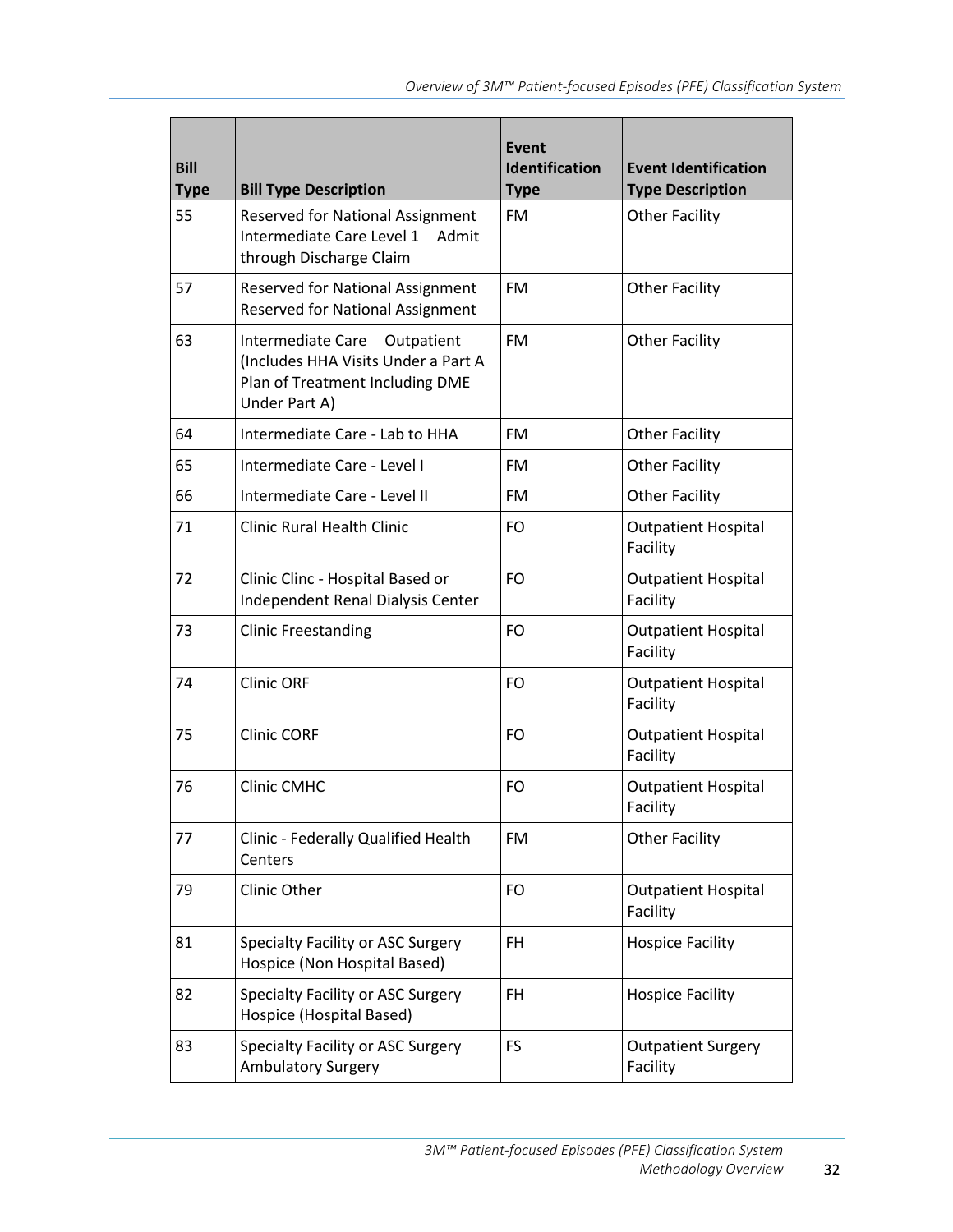*Overview of 3M™ Patient-focused Episodes (PFE) Classification System*

| <b>Bill</b><br><b>Type</b> | <b>Bill Type Description</b>                                             | Event<br><b>Identification</b><br><b>Type</b> | <b>Event Identification</b><br><b>Type Description</b> |
|----------------------------|--------------------------------------------------------------------------|-----------------------------------------------|--------------------------------------------------------|
| 84                         | Specialty Facility or ASC Surgery<br><b>Freestanding Birthing Center</b> | FI                                            | <b>Inpatient Hospital</b><br>Facility                  |
| 85                         | Specialty Facility or ASC Surgery<br><b>Critical Access Hospital</b>     | FO.                                           | <b>Outpatient Hospital</b><br>Facility                 |
| 86                         | Specialty Facility or ASC Surgery<br><b>Residential Facility</b>         | FX.                                           | <b>Extended Care Facility</b>                          |
| 89                         | Specialty Facility or ASC Surgery<br>Other                               | FX.                                           | <b>Extended Care Facility</b>                          |

### <span id="page-32-0"></span>**Revenue center code mapped to Outpatient ER Facility (FE) event identification type**

| Revenue<br>code | <b>Event identification type Description</b> |
|-----------------|----------------------------------------------|
| 0450            | <b>Outpatient ER Facility (FE)</b>           |
| 0451            | <b>Outpatient ER Facility (FE)</b>           |
| 0452            | <b>Outpatient ER Facility (FE)</b>           |
| 0456            | <b>Outpatient ER Facility (FE)</b>           |
| 0459            | <b>Outpatient ER Facility (FE)</b>           |

### <span id="page-32-1"></span>**Place of service code mapped to event identification type**

| Place of<br><b>Service</b><br>Code | <b>Place of Service</b><br><b>Description</b> | Event<br>Identification<br><b>Type</b> | <b>Event Identification Type</b><br><b>Description</b> |
|------------------------------------|-----------------------------------------------|----------------------------------------|--------------------------------------------------------|
| 00                                 | Not Provided - 00                             | PA                                     | <b>Professional Ancillary Service</b>                  |
| 01                                 | Pharmacy                                      | PA                                     | <b>Professional Ancillary Service</b>                  |
| 02                                 | Telehealth                                    | P <sub>O</sub>                         | <b>Professional Outpatient</b>                         |
| 03                                 | School                                        | PA                                     | <b>Professional Ancillary Service</b>                  |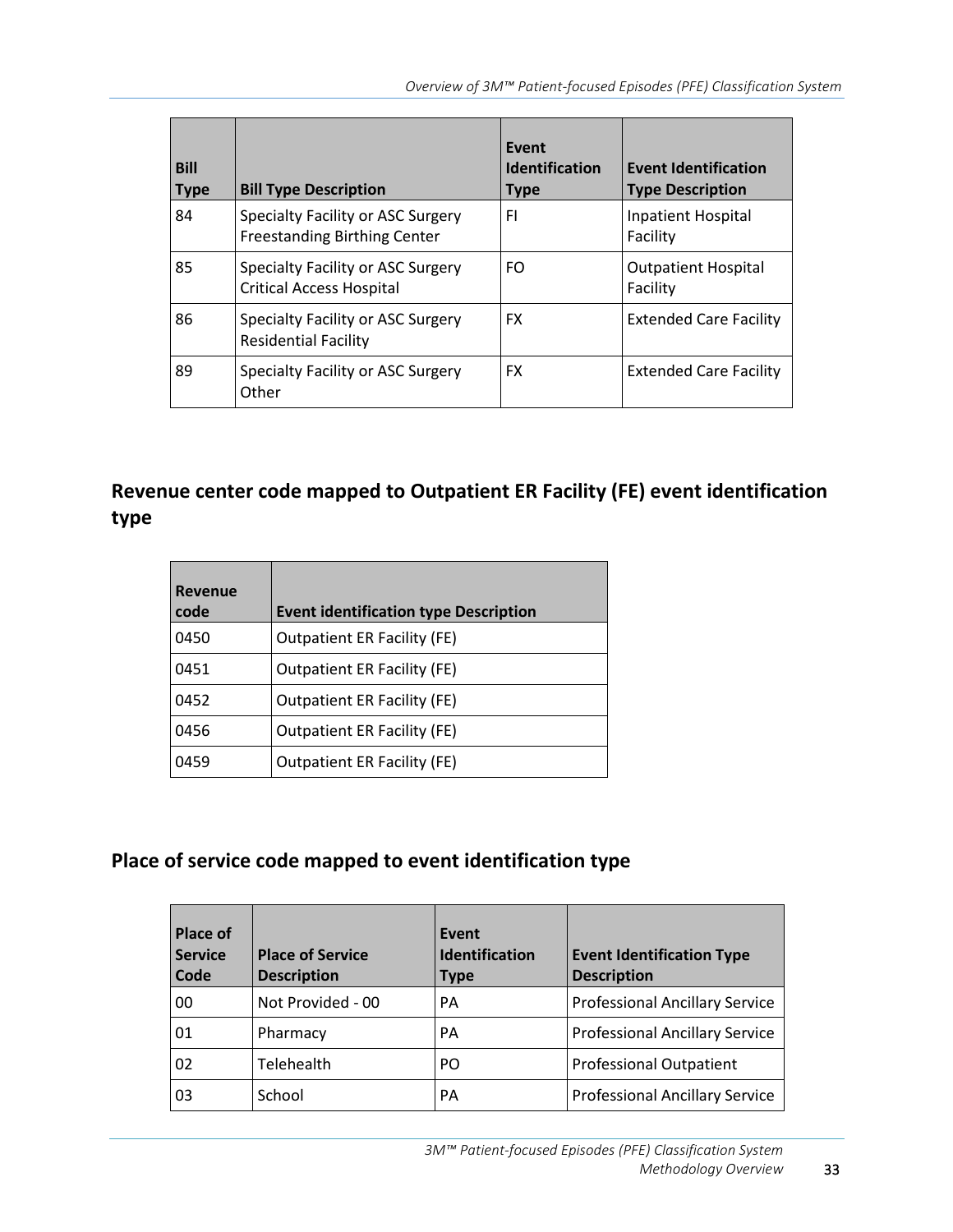| <b>Place of</b><br><b>Service</b><br>Code | <b>Place of Service</b><br><b>Description</b>           | <b>Event</b><br><b>Identification</b><br><b>Type</b> | <b>Event Identification Type</b><br><b>Description</b> |
|-------------------------------------------|---------------------------------------------------------|------------------------------------------------------|--------------------------------------------------------|
| 04                                        | <b>Homeless Shelter</b>                                 | PA                                                   | <b>Professional Ancillary Service</b>                  |
| 05                                        | <b>Indian Health Service</b><br>freestanding facility   | <b>PZ</b>                                            | <b>Professional Office</b>                             |
| 06                                        | <b>Indian Health Service</b><br>provider-based facility | <b>PZ</b>                                            | <b>Professional Office</b>                             |
| 07                                        | Tribal 638 freestanding<br>facility                     | <b>PZ</b>                                            | <b>Professional Office</b>                             |
| 08                                        | Tribal 638<br>provider-based facility                   | <b>PZ</b>                                            | <b>Professional Office</b>                             |
| 09                                        | <b>Prison-Correctional</b><br>Facility                  | PA                                                   | <b>Professional Ancillary Service</b>                  |
| 11                                        | Office                                                  | <b>PZ</b>                                            | <b>Professional Office</b>                             |
| 12                                        | Home                                                    | <b>PX</b>                                            | <b>Professional Extended Care</b>                      |
| 13                                        | Assisted living facility                                | <b>PX</b>                                            | <b>Professional Extended Care</b>                      |
| 14                                        | Group home                                              | <b>PX</b>                                            | <b>Professional Extended Care</b>                      |
| 15                                        | Mobile unit                                             | PA                                                   | <b>Professional Ancillary Service</b>                  |
| 16                                        | <b>Temporary Lodging</b>                                | PA                                                   | <b>Professional Ancillary Service</b>                  |
| 17                                        | <b>Walk-in Retail Health</b><br>Clinic                  | PA                                                   | <b>Professional Ancillary Service</b>                  |
| 19                                        | Off Campus-Outpatient<br>Hospital                       | PO                                                   | <b>Professional Outpatient</b>                         |
| 20                                        | Urgent care facility                                    | PO                                                   | <b>Professional Outpatient</b>                         |
| 21                                        | Inpatient hospital                                      | PI                                                   | Professional Inpatient                                 |
| 22                                        | On Campus-Outpatient<br>Hospital                        | PO                                                   | <b>Professional Outpatient</b>                         |
| 23                                        | Emergency room --<br>hospital                           | PO                                                   | <b>Professional Outpatient</b>                         |
| 24                                        | Ambulatory surgical<br>center                           | PO                                                   | <b>Professional Outpatient</b>                         |
| 25                                        | <b>Birthing center</b>                                  | PI                                                   | Professional Inpatient                                 |
| 26                                        | Military treatment<br>facility                          | <b>PZ</b>                                            | Professional Office                                    |
| 31                                        | Skilled nursing facility                                | <b>PX</b>                                            | <b>Professional Extended Care</b>                      |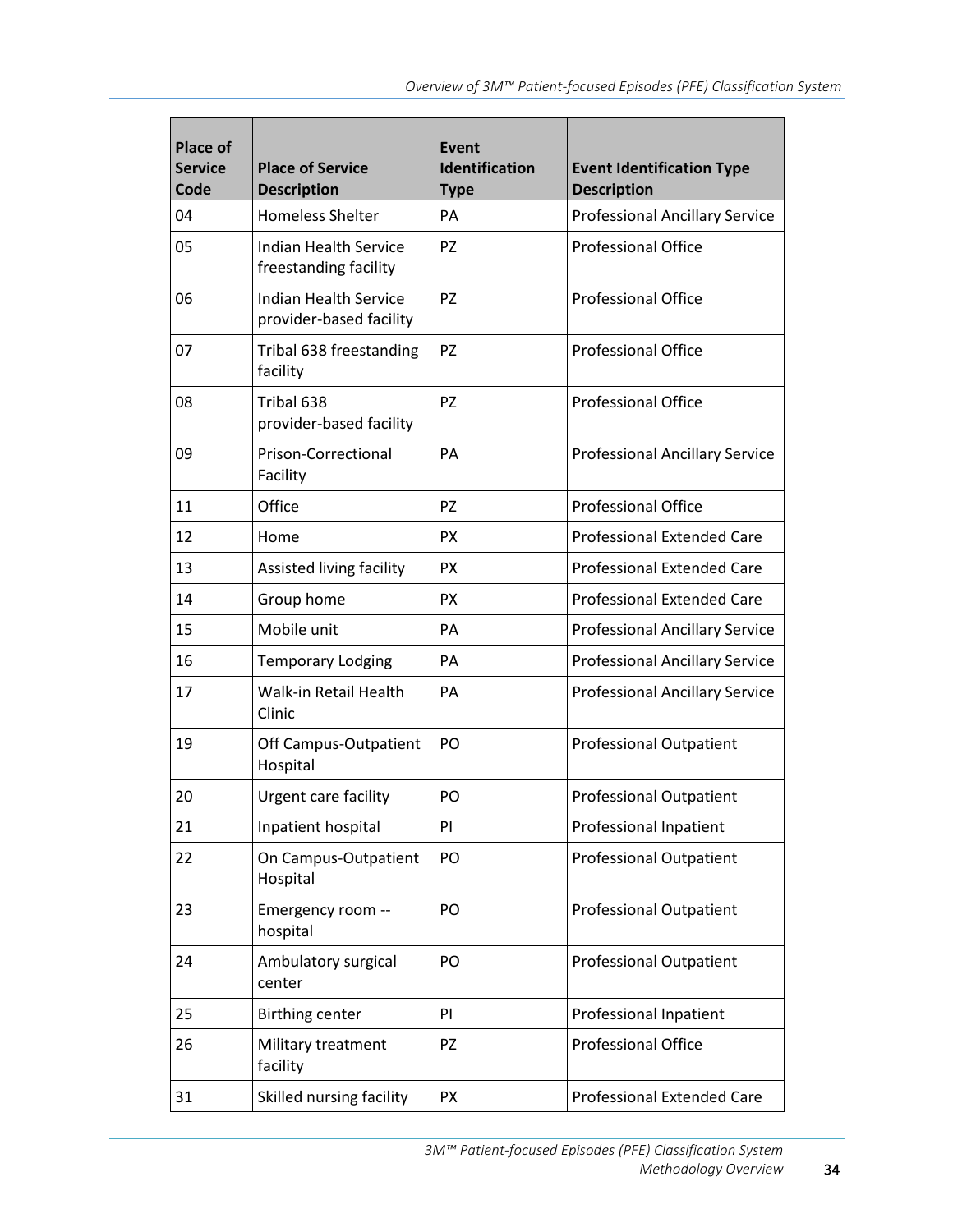| <b>Place of</b><br><b>Service</b><br>Code | <b>Place of Service</b><br><b>Description</b>           | <b>Event</b><br><b>Identification</b><br><b>Type</b> | <b>Event Identification Type</b><br><b>Description</b> |
|-------------------------------------------|---------------------------------------------------------|------------------------------------------------------|--------------------------------------------------------|
| 32                                        | Nursing facility                                        | <b>PX</b>                                            | <b>Professional Extended Care</b>                      |
| 33                                        | Custodial care facility                                 | <b>PX</b>                                            | <b>Professional Extended Care</b>                      |
| 34                                        | Hospice                                                 | <b>PX</b>                                            | <b>Professional Extended Care</b>                      |
| 41                                        | Ambulance -- land                                       | PA                                                   | <b>Professional Ancillary Service</b>                  |
| 42                                        | Ambulance -- air or<br>water                            | PA                                                   | <b>Professional Ancillary Service</b>                  |
| 49                                        | Independent clinic                                      | <b>PZ</b>                                            | <b>Professional Office</b>                             |
| 50                                        | Federally qualified<br>health center                    | <b>PZ</b>                                            | <b>Professional Office</b>                             |
| 51                                        | Inpatient psychiatric<br>facility                       | PI                                                   | Professional Inpatient                                 |
| 52                                        | Psychiatric<br>facility-partial<br>hospitalization      | PO                                                   | <b>Professional Outpatient</b>                         |
| 53                                        | Community mental<br>health center                       | P <sub>O</sub>                                       | <b>Professional Outpatient</b>                         |
| 54                                        | Intermediate care<br>facility/mentally<br>retarded      | <b>PX</b>                                            | <b>Professional Extended Care</b>                      |
| 55                                        | Residential substance<br>abuse treatment facility       | <b>PX</b>                                            | <b>Professional Extended Care</b>                      |
| 56                                        | Psychiatric residential<br>treatment center             | <b>PX</b>                                            | <b>Professional Extended Care</b>                      |
| 57                                        | Nonresidential<br>substance abuse<br>treatment facility | PO                                                   | <b>Professional Outpatient</b>                         |
| 58                                        | Nonresidential Opioid<br><b>Treatment Facility</b>      | PO                                                   | <b>Professional Outpatient</b>                         |
| 60                                        | <b>Mass immunization</b><br>center                      | PO                                                   | <b>Professional Outpatient</b>                         |
| 61                                        | Comprehensive<br>inpatient rehabilitation<br>facility   | PI                                                   | Professional Inpatient                                 |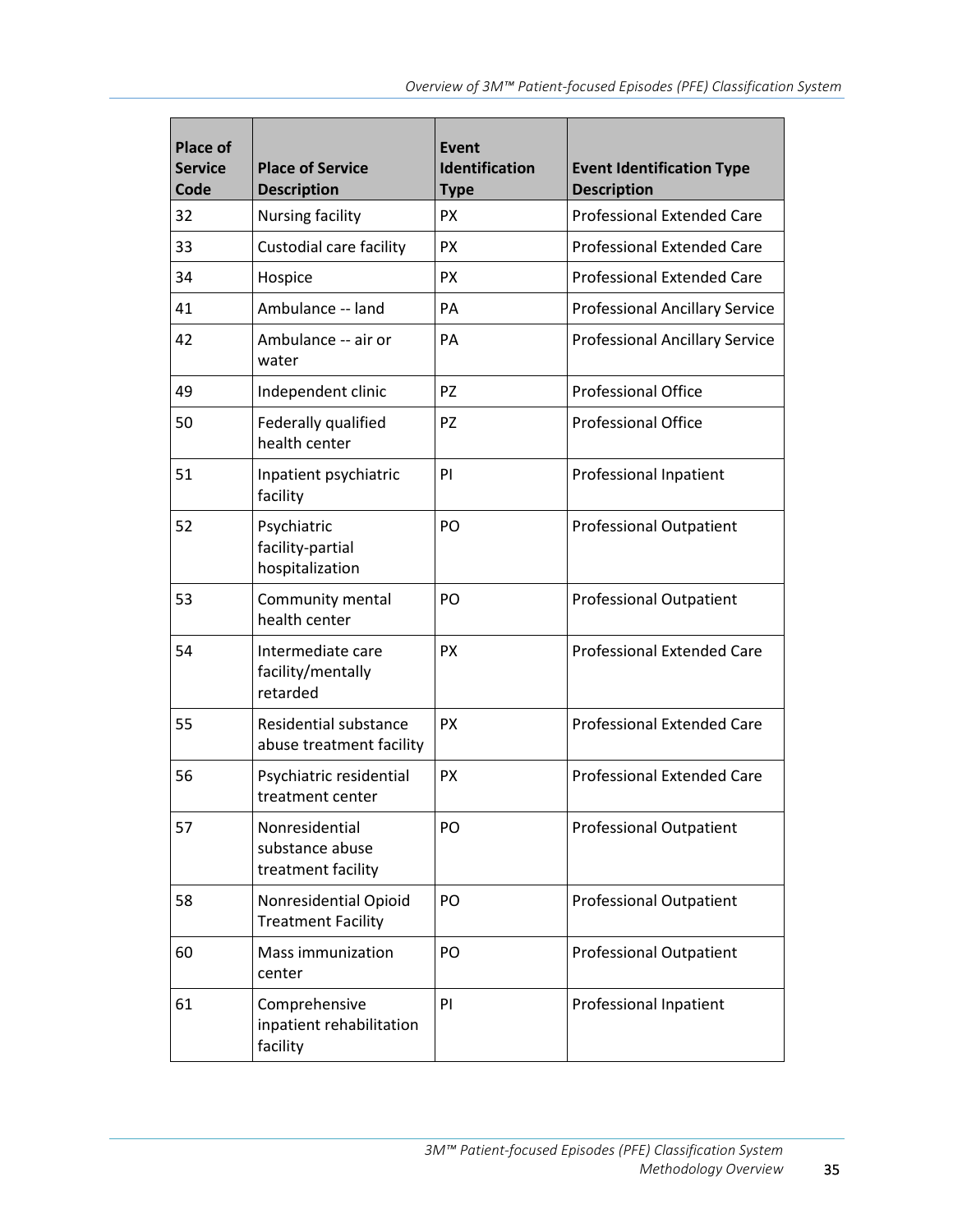| Place of<br><b>Service</b><br>Code | <b>Place of Service</b><br><b>Description</b>          | Event<br><b>Identification</b><br><b>Type</b> | <b>Event Identification Type</b><br><b>Description</b> |
|------------------------------------|--------------------------------------------------------|-----------------------------------------------|--------------------------------------------------------|
| 62                                 | Comprehensive<br>outpatient rehabilitation<br>facility | PO.                                           | <b>Professional Outpatient</b>                         |
| 65                                 | End-stage renal disease<br>treatment facility          | P <sub>O</sub>                                | <b>Professional Outpatient</b>                         |
| 71                                 | Public health clinic                                   | PZ                                            | <b>Professional Office</b>                             |
| 72                                 | Rural health clinic                                    | PZ                                            | <b>Professional Office</b>                             |
| 81                                 | Independent laboratory                                 | PA                                            | <b>Professional Ancillary Service</b>                  |
| 99                                 | Other place of service                                 | PA                                            | <b>Professional Ancillary Service</b>                  |

### <span id="page-35-0"></span>**Transfer dispositions**

| <b>Transfer</b><br>disposition<br>code | <b>Transfer disposition description</b>                                                                                                             |
|----------------------------------------|-----------------------------------------------------------------------------------------------------------------------------------------------------|
| 2                                      | Discharged/transferred to a short-term general hospital for inpatient<br>care.                                                                      |
| 3                                      | Discharged/transferred to SNF.                                                                                                                      |
| 5                                      | Discharged/transferred to another type of institution not defined<br>elsewhere.                                                                     |
| 62                                     | Discharged/transferred to an inpatient rehabilitation facility including<br>distinct part units of a hospital.                                      |
| 63                                     | Discharged/transferred to long term care hospitals.                                                                                                 |
| 65                                     | Discharged/transferred to a psychiatric hospital or psychiatric distinct<br>part unit of a hospital.                                                |
| 66                                     | Discharged/transferred to a Critical Access Hospital (CAH).                                                                                         |
| 82                                     | Discharged/transferred to a short term general hospital for inpatient<br>care with a planned acute care hospital inpatient readmission.             |
| 83                                     | Discharged/transferred to a skilled nursing facility (SNF) with Medicare<br>certification with a planned acute care hospital inpatient readmission. |
| 85                                     | Discharged/transferred to a designated cancer center or children's<br>hospital with a planned acute care hospital inpatient readmission.            |